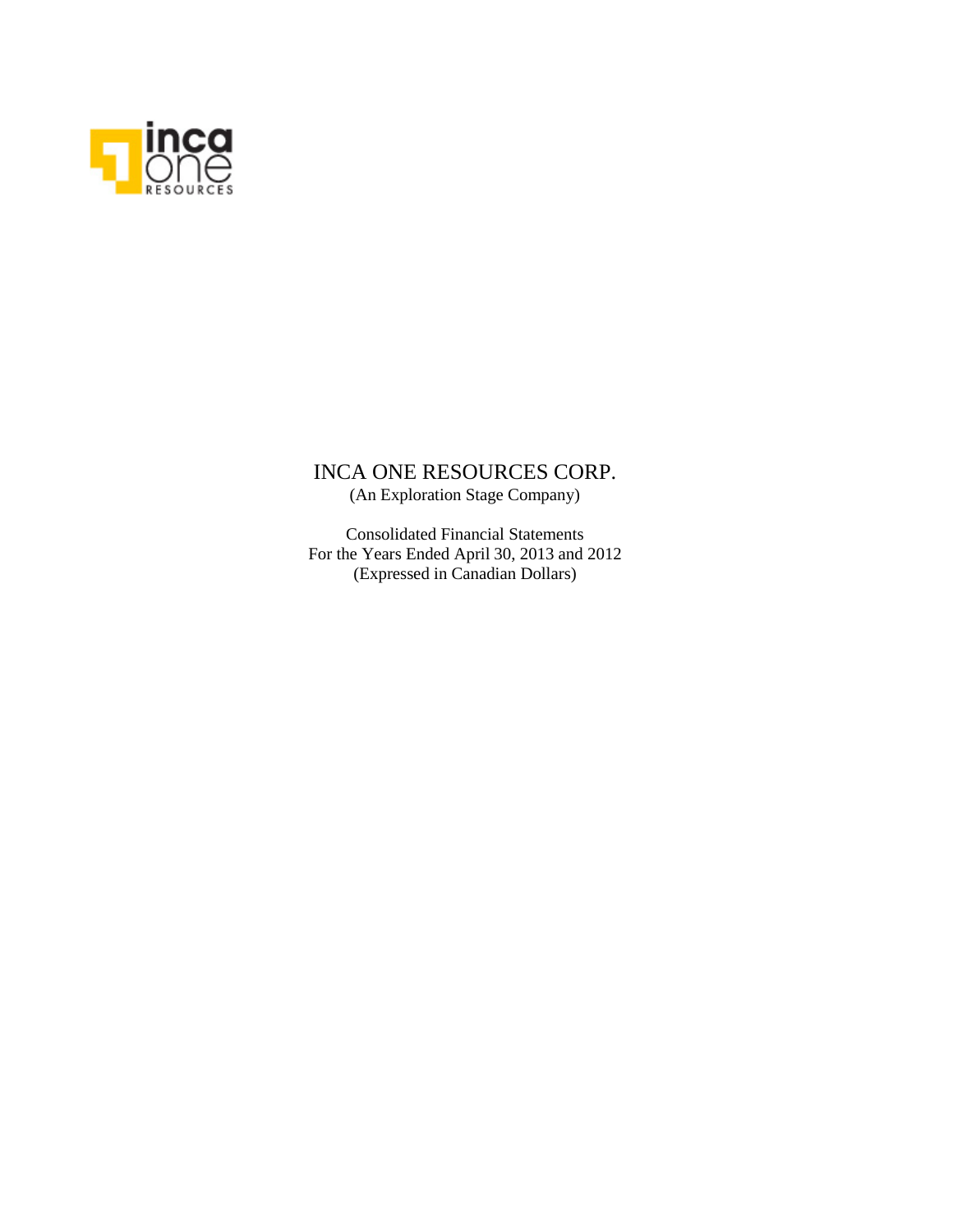# **INDEPENDENT AUDITORS' REPORT**

To the Shareholders of Inca One Resources Corp.

We have audited the accompanying consolidated financial statements of Inca One Resources Corp., which comprise the consolidated statements of financial position as at April 30, 2013 and 2012, and the consolidated statements of loss and comprehensive loss, changes in equity and cash flows for the years then ended, and a summary of significant accounting policies and other explanatory information.

#### *Management's Responsibility for the Consolidated Financial Statements*

Management is responsible for the preparation and fair presentation of these consolidated financial statements in accordance with International Financial Reporting Standards, and for such internal control as management determines is necessary to enable the preparation of consolidated financial statements that are free from material misstatement, whether due to fraud or error.

#### *Auditors' Responsibility*

Our responsibility is to express an opinion on these consolidated financial statements based on our audits. We conducted our audits in accordance with Canadian generally accepted auditing standards. Those standards require that we comply with ethical requirements and plan and perform the audit to obtain reasonable assurance about whether the consolidated financial statements are free from material misstatement.

An audit involves performing procedures to obtain audit evidence about the amounts and disclosures in the consolidated financial statements. The procedures selected depend on the auditors' judgment, including the assessment of the risks of material misstatement of the consolidated financial statements, whether due to fraud or error. In making those risk assessments, the auditor considers internal control relevant to the entity's preparation and fair presentation of the consolidated financial statements in order to design audit procedures that are appropriate in the circumstances, but not for the purpose of expressing an opinion on the effectiveness of the entity's internal control. An audit also includes evaluating the appropriateness of accounting policies used and the reasonableness of accounting estimates made by management, as well as evaluating the overall presentation of the consolidated financial statements.

We believe that the audit evidence we have obtained in our audits is sufficient and appropriate to provide a basis for our audit opinion.

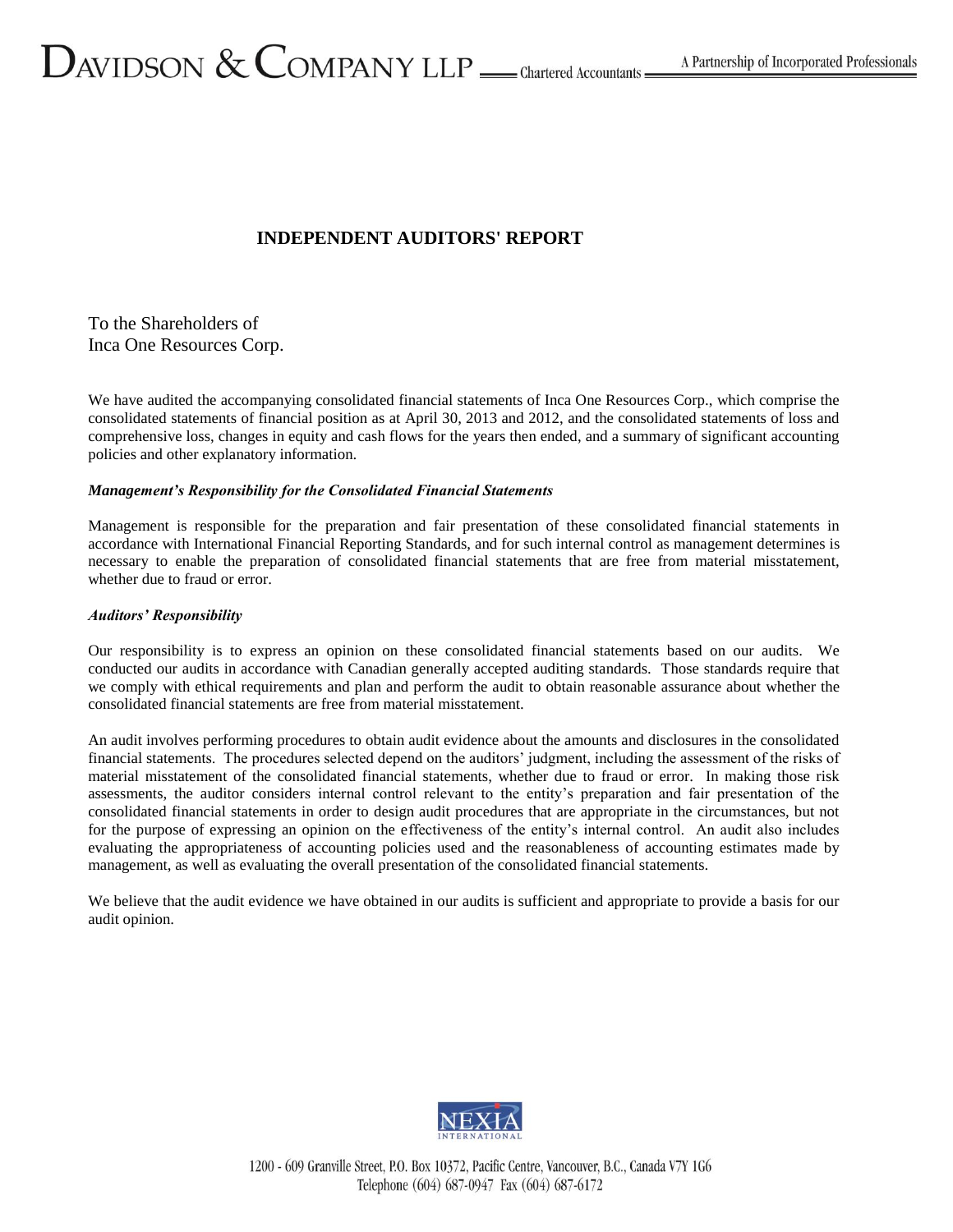#### *Opinion*

In our opinion, these consolidated financial statements present fairly, in all material respects, the financial position of Inca One Resources Corp. as at April 30, 2013 and 2012 and its financial performance and its cash flows for the years then ended in accordance with International Financial Reporting Standards.

#### *Emphasis of Matter*

Without qualifying our opinion, we draw attention to Note 1 in the consolidated financial statements which describes conditions and matters that indicate the existence of a material uncertainty that may cast significant doubt about Inca One Resources Corp.'s ability to continue as a going concern.

### **"DAVIDSON & COMPANY LLP"**

Vancouver, Canada Chartered Accountants

August 28, 2013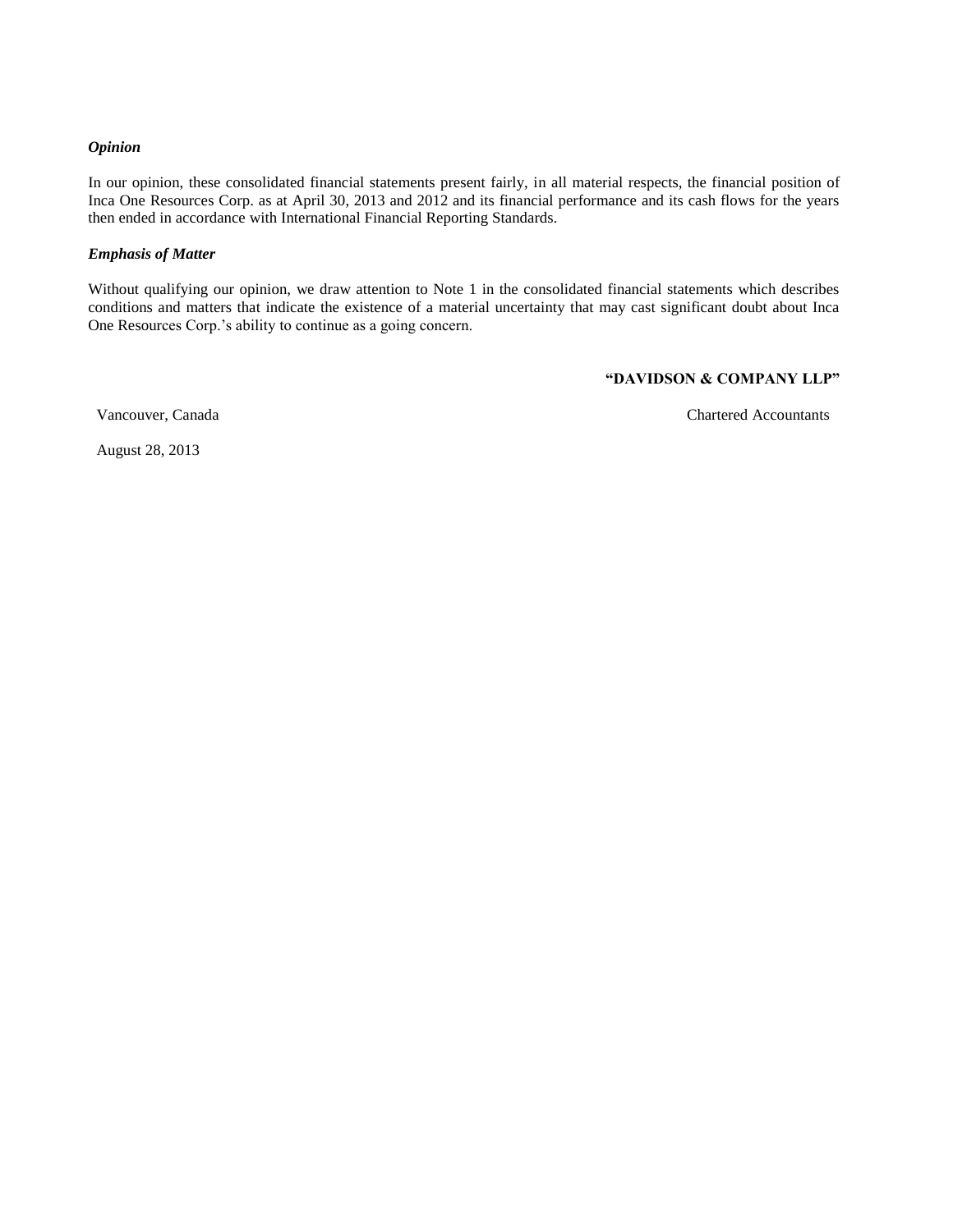(An Exploration Stage Company) Consolidated Statements of Financial Position (Expressed in Canadian Dollars)

| Note | April 30, 2013 | April 30, 2012 |
|------|----------------|----------------|
|      | \$             | \$             |
|      |                |                |
|      |                |                |
| 4    | 684,724        | 543,030        |
| 5    | 49,181         | 134,321        |
| 10   | 42,338         | 36,174         |
|      | 776,243        | 713,525        |
| 6    | 31,659         | 19,598         |
| 7    | 195,390        |                |
| 8    | 2,392,978      | 1,395,072      |
|      | 3,396,270      | 2,128,195      |
|      |                |                |
|      |                |                |
| 10   | 179,183        | 96,980         |
|      |                |                |
|      |                | 6,955,586      |
| 9    | 688,801        | 905,257        |
|      | (6,678,603)    | (5,829,628)    |
|      | 3,217,087      | 2,031,215      |
|      | 3,396,270      | 2,128,195      |
|      | 9              | 9,206,889      |

Nature of operations and going concern (Note 1) Commitments (Notes 7, 8, 9 and 15) Subsequent events (Notes 7, 8, 9 and 15)

Approved on behalf of the Board of Directors on August 28, 2013

*"Edward Kelly" "Robert McMorran"* Director Director Director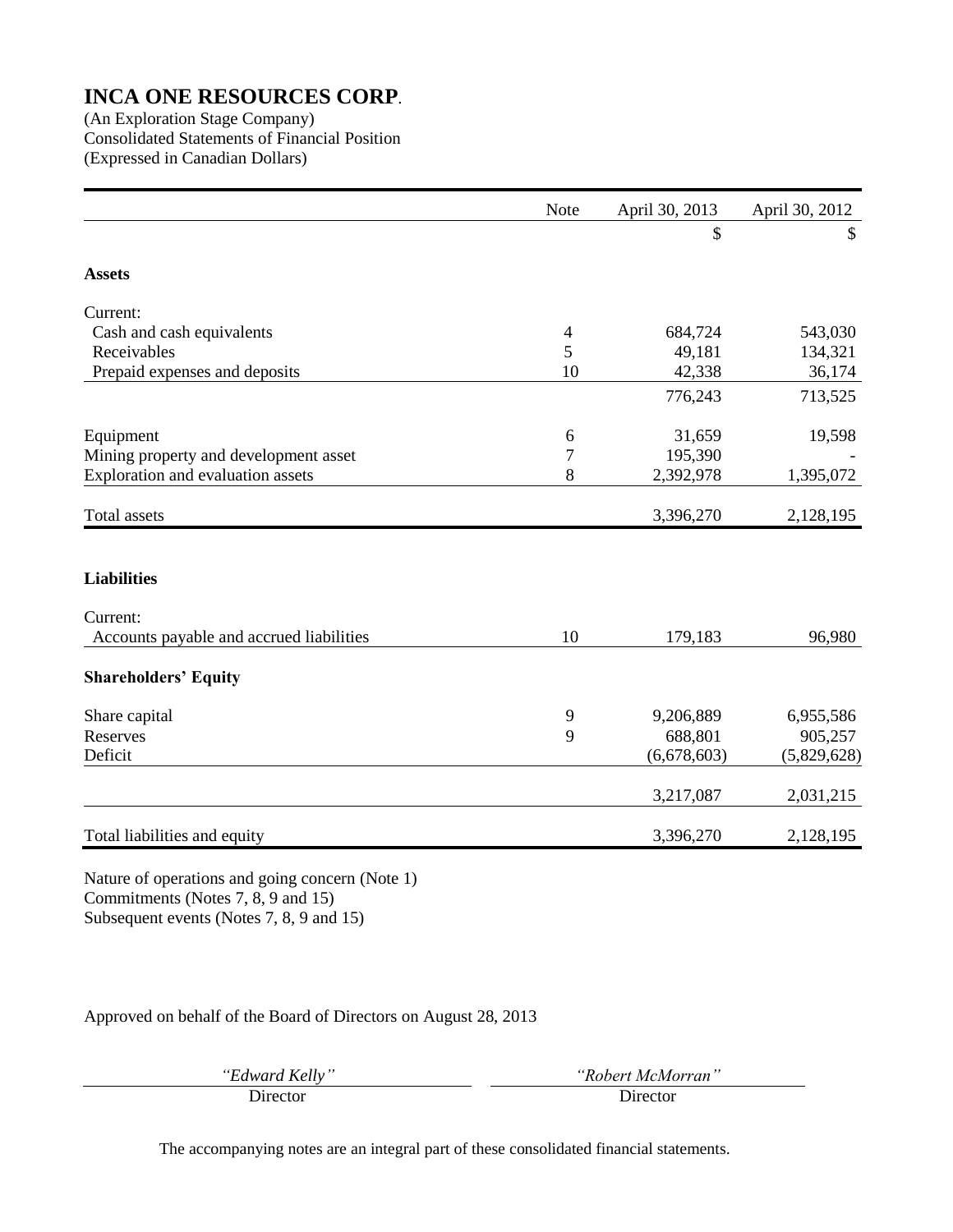(An Exploration Stage Company) Consolidated Statements of Loss and Comprehensive Loss (Expressed in Canadian Dollars)

|                                                      |        |            | Years ended April 30, |
|------------------------------------------------------|--------|------------|-----------------------|
|                                                      | Note   | 2013       | 2012                  |
|                                                      |        | \$         | \$                    |
| <b>Administrative expenses:</b>                      |        |            |                       |
| Consulting and management fees                       | 10     | 180,761    | 198,480               |
| Depreciation                                         |        | 2,420      | 910                   |
| Office, rent and administration                      | 10     | 110,407    | 140,932               |
| Professional fees                                    | 10     | 105,547    | 63,015                |
| <b>Regulatory fees</b>                               |        | 18,140     | 13,511                |
| Share-based payments                                 | 9 & 10 | 136,035    | 384,037               |
| Transfer agent and shareholder information           |        | 97,591     | 25,368                |
| Travel, advertising and promotion                    |        | 219,556    | 355,782               |
| <b>Total administrative expenses</b>                 |        | (870, 457) | (1,182,035)           |
| Other income (expense):                              |        |            |                       |
| Foreign exchange loss                                |        | (9, 438)   | (2,218)               |
| Finance and other costs                              |        | (4,878)    | (5,618)               |
| Finance income                                       |        | 1,786      | 10,332                |
|                                                      |        | (12, 530)  | 2,496                 |
| Net loss for the year                                |        | (882,987)  | (1,179,539)           |
| Other comprehensive loss:                            |        |            |                       |
| Foreign currency translation adjustment              |        | (6,232)    | (221)                 |
| Comprehensive loss for the year                      |        | (889, 219) | (1,179,760)           |
| Basic and diluted loss per share                     |        | (0.03)     | (0.05)                |
| Weighted average number of common shares outstanding |        | 29,657,290 | 21,659,683            |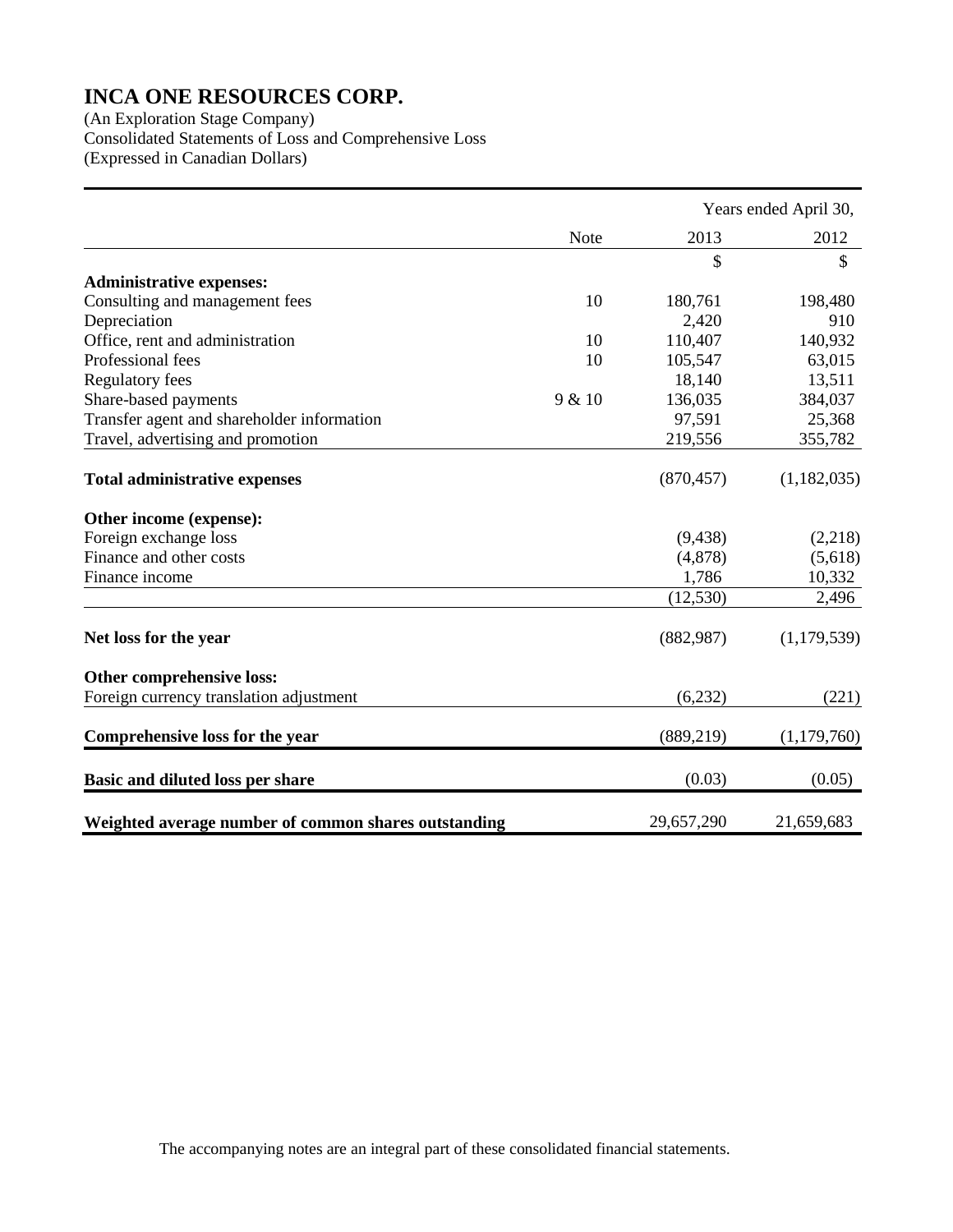(An Exploration Stage Company) Consolidated Statements of Changes in Equity (Expressed in Canadian Dollars)

|                                                        | Share Capital            |            |                  |            | Reserves                           |                          |               | Deficit                  | Total                   |
|--------------------------------------------------------|--------------------------|------------|------------------|------------|------------------------------------|--------------------------|---------------|--------------------------|-------------------------|
|                                                        | Common<br>shares         | Amount     | Stock<br>options | Warrants   | Foreign<br>currency<br>translation | Other                    | Total         |                          | shareholders'<br>equity |
|                                                        | #                        | \$         | $\mathbb{S}$     | \$         | \$                                 | \$                       | $\mathcal{S}$ | $\mathbf{\hat{S}}$       | $\mathbf{s}$            |
| Balance, April 30, 2011                                | 16,471,707               | 4,848,237  | 113,891          | 360,145    |                                    | 42,931                   | 516,967       | (4,650,089)              | 715,115                 |
| Comprehensive loss for the year                        | ÷.                       |            |                  |            | (221)                              |                          | (221)         | (1,179,539)              | (1,179,760)             |
| Private placement                                      | 5,000,000                | 2,000,000  |                  |            |                                    |                          |               | $\overline{a}$           | 2,000,000               |
| Share issuance costs – cash                            | $\sim$                   | (148, 481) |                  |            |                                    |                          |               | $\sim$                   | (148, 481)              |
| Share issuance costs – shares                          | 87,750                   |            |                  |            |                                    |                          |               |                          |                         |
| Exercise of warrants                                   | 751,667                  | 93,958     |                  |            |                                    |                          |               |                          | 93,958                  |
| Exercise of options                                    | 120,000                  | 26,360     | (11,360)         |            |                                    |                          | (11,360)      |                          | 15,000                  |
| Shares issued for exploration and<br>evaluation assets | 341,250                  | 110,512    |                  |            |                                    |                          |               | $\sim$                   | 110,512                 |
| <b>Expired warrants</b>                                | $\overline{a}$           | 25,000     | $\blacksquare$   | (25,000)   |                                    | $\overline{\phantom{a}}$ | (25,000)      |                          |                         |
| Share-based payments                                   | ÷.                       |            | 424,871          |            |                                    |                          | 424,871       |                          | 424,871                 |
| Balance, April 30, 2012                                | 22,772,374               | 6,955,586  | 527,402          | 335,145    | (221)                              | 42,931                   | 905,257       | (5,829,628)              | 2,031,215               |
| Comprehensive loss for the year                        |                          |            |                  | $\sim$     | (6,232)                            |                          | (6,232)       | (882,987)                | (889, 219)              |
| Private placement                                      | 20,716,800               | 2,071,680  |                  |            |                                    |                          |               | $\overline{\phantom{a}}$ | 2,071,680               |
| Share issuance costs – cash                            | $\sim$                   | (153, 945) |                  |            |                                    |                          |               |                          | (153, 945)              |
| Share issuance costs - warrants                        |                          | (44,508)   | $\sim$           | 44,508     |                                    |                          | 44,508        |                          |                         |
| <b>Expired warrants</b>                                | $\overline{\phantom{a}}$ | 335,145    | $\sim$           | (335, 145) |                                    | $\sim$                   | (335, 145)    |                          |                         |
| Expired options                                        |                          |            | (34, 012)        |            |                                    |                          | (34,012)      | 34,012                   |                         |
| Reallocation of shares returned to<br>treasury         | ÷                        | 42,931     |                  |            |                                    | (42, 931)                | (42, 931)     |                          |                         |
| Share-based payments                                   |                          |            | 157,356          |            |                                    | $\overline{\phantom{a}}$ | 157,356       |                          | 157,356                 |
| Balance, April 30, 2013                                | 43,489,174               | 9,206,889  | 650,746          | 44,508     | (6, 453)                           | $\blacksquare$           | 688,801       | (6, 678, 603)            | 3,217,087               |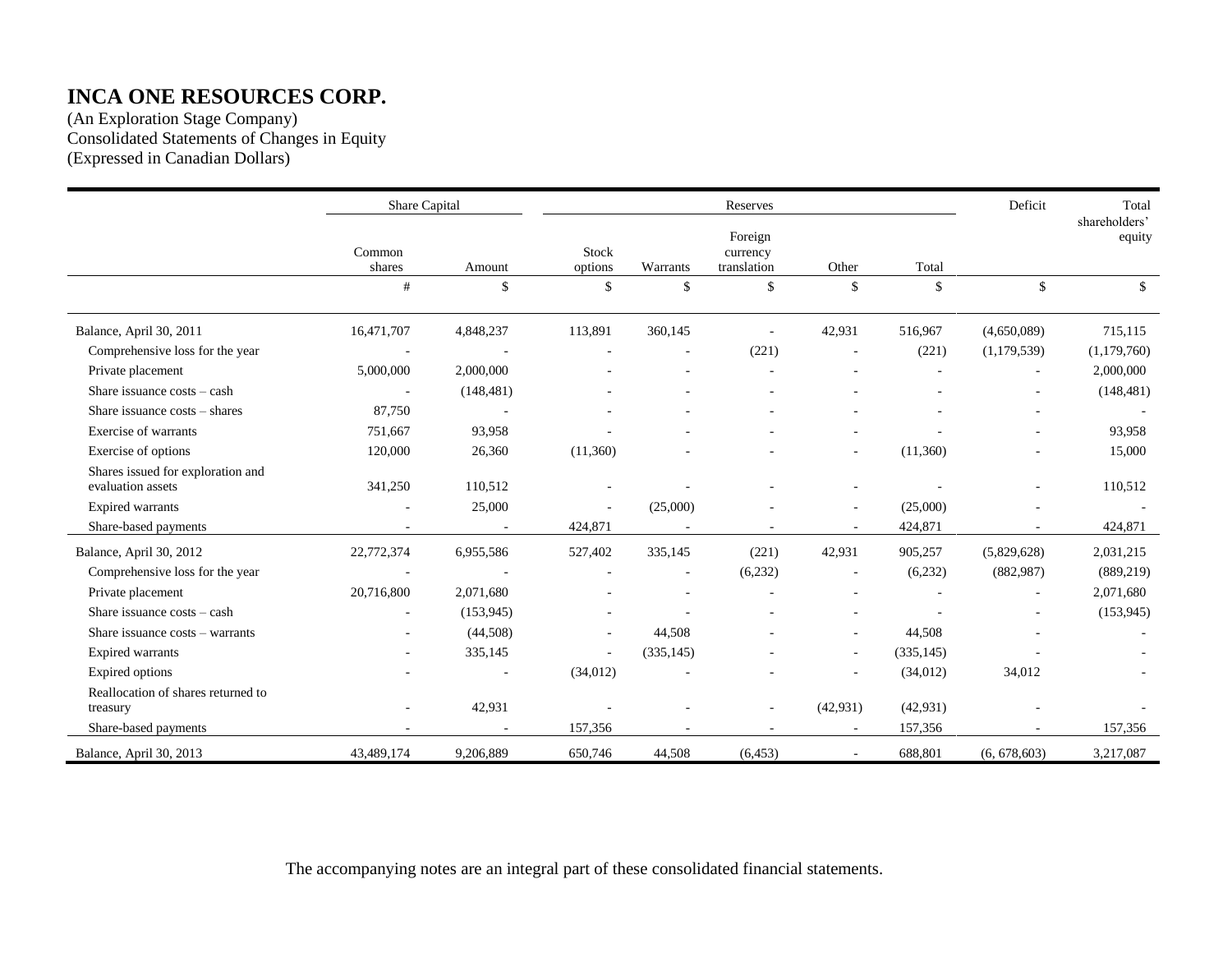(An Exploration Stage Company) Consolidated Statements of Cash Flows (Expressed in Canadian Dollars)

|                                                                                                         | Years ended April 30, |             |  |
|---------------------------------------------------------------------------------------------------------|-----------------------|-------------|--|
|                                                                                                         | 2013                  | 2012        |  |
|                                                                                                         | \$                    | \$          |  |
| Cash flows provided by (used in):                                                                       |                       |             |  |
| <b>Operating activities:</b>                                                                            |                       |             |  |
| Net loss for the year                                                                                   | (882,987)             | (1,179,539) |  |
| Items not involving cash:                                                                               |                       |             |  |
| Depreciation                                                                                            | 2,420                 | 910         |  |
| Share-based payments                                                                                    | 136,035               | 384,037     |  |
| Changes in non-cash operating working capital:                                                          |                       |             |  |
| Receivables                                                                                             | 85,140                | (90,019)    |  |
| Prepaid expenses and deposits                                                                           | (6,164)               | (34, 974)   |  |
| Accounts payable and accrued liabilities                                                                | 70,078                | (27,908)    |  |
|                                                                                                         | (595, 478)            | (947, 493)  |  |
|                                                                                                         |                       |             |  |
| <b>Financing activities:</b>                                                                            |                       |             |  |
| Repayment of loans payable                                                                              |                       | (120,000)   |  |
| Proceeds on issuance of common shares                                                                   | 2,071,680             | 2,108,957   |  |
| Share issuance cost                                                                                     | (153, 945)            | (148, 481)  |  |
|                                                                                                         | 1,917,735             | 1,840,476   |  |
|                                                                                                         |                       |             |  |
| <b>Investing activities:</b>                                                                            |                       |             |  |
| Purchase of equipment                                                                                   | (18, 384)             | (20,515)    |  |
| Mining property and development asset                                                                   | (195,390)             |             |  |
| Exploration and evaluation assets                                                                       | (962,093)             | (1,030,070) |  |
|                                                                                                         | (1,175,867)           | (1,050,585) |  |
| Increase (decrease) in cash and cash equivalents                                                        | 146,390               | (157,602)   |  |
| Effect of exchange rates on cash held in foreign currencies                                             | (4,696)               | (221)       |  |
| Cash and cash equivalents, beginning of year                                                            | 543,030               | 700,853     |  |
|                                                                                                         |                       |             |  |
| Cash and cash equivalents, end of year                                                                  | 684,724               | 543,030     |  |
|                                                                                                         |                       |             |  |
| <b>Supplementary information:</b><br>Cash paid for interest                                             |                       | 1,105       |  |
| Cash paid for income taxes                                                                              |                       |             |  |
| Non-cash financing and investing activities:                                                            |                       |             |  |
| Shares issued for finder's fees                                                                         |                       | 35,100      |  |
| Fair value of warrants issued for finder fees                                                           | 44,508                |             |  |
| Shares issued for exploration and evaluation assets                                                     |                       | 110,512     |  |
|                                                                                                         |                       |             |  |
| Accrued exploration and evaluation expenditures<br>included in accounts payable and accrued liabilities | 65,355                |             |  |
| Share-based payments capitalized to exploration and                                                     |                       | 53,230      |  |
| evaluation assets                                                                                       | 21,321                | 40,834      |  |
|                                                                                                         |                       |             |  |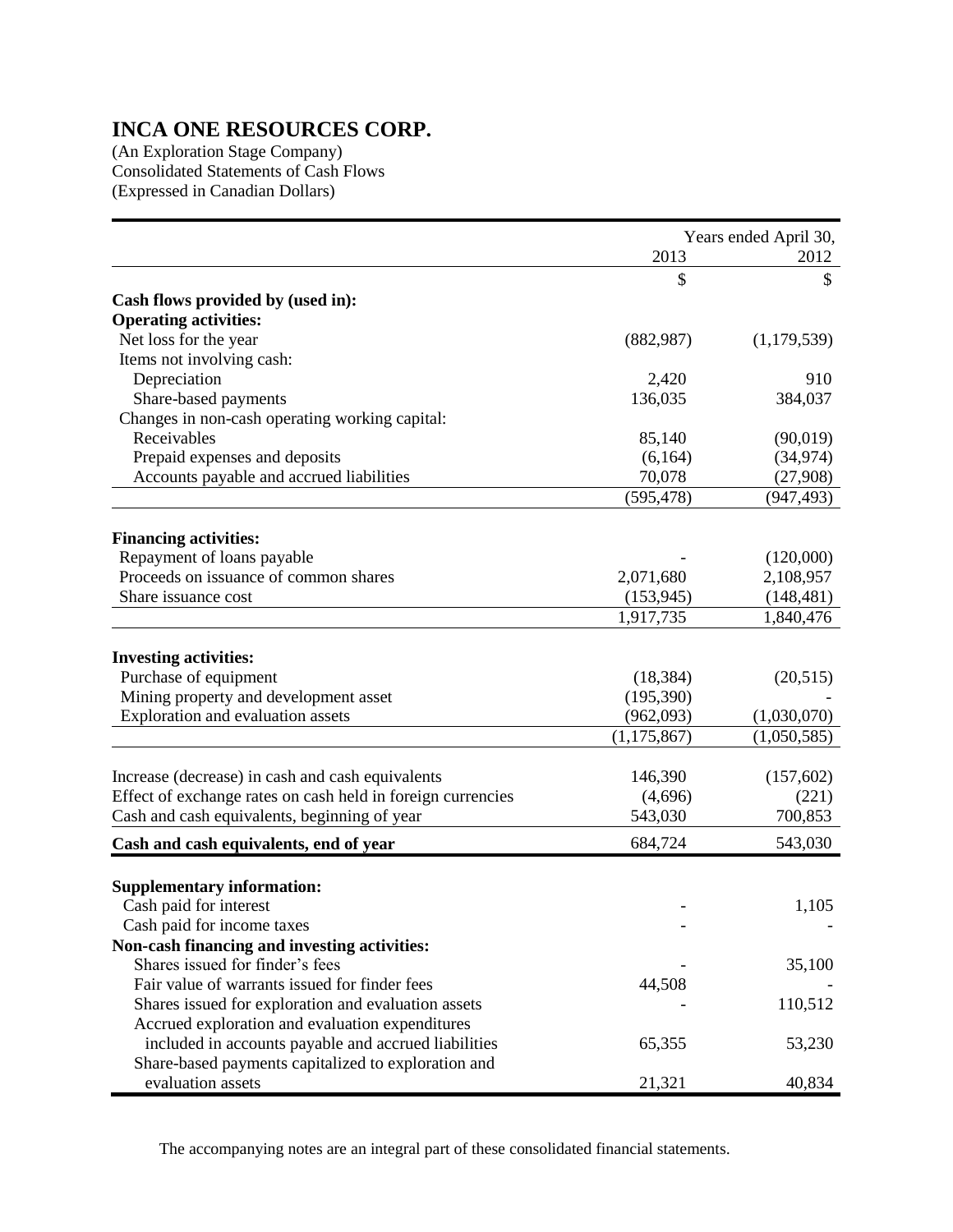**INCA ONE RESOURCES CORP.** (An Exploration Stage Company) Notes to the Consolidated Financial Statements For the Years Ended April 30, 2013 and 2012 (Expressed in Canadian Dollars)

# **NOTE 1 – NATURE OF OPERATIONS AND GOING CONCERN**

Inca One Resources Corp. (the "Company") was incorporated under the laws of Canada on November 9, 2005. On May 11, 2011, the Company changed its name from SUB Capital Inc. to Inca One Metals Corp. and on October 26, 2011, to Inca One Resources Corp. The Company's shares are traded on the TSX Venture Exchange (the "Exchange") under the symbol "IO". The head office and principal address of the Company are located at Suite 1125 – 595 Howe Street, Vancouver, Canada V6C 2T5 and its registered office is located at Suite 2600 – 1066 West Hastings Street, Vancouver, Canada, V6E 3X1.

These consolidated financial statements are prepared on a going concern basis, which contemplates that the Company will continue in operation for the foreseeable future and will be able to realize its assets and discharge its liabilities in the normal course of business. For the year ended April 30, 2013, the Company incurred a net loss of \$882,987 and the accumulated deficit as at April 30, 2013 was \$6,678,603. As at April 30, 2013, the Company had working capital of \$597,060 which will not be sufficient to finance exploration and operating costs over the next twelve months without additional funding. Management intends to finance operating costs over the next year with funds advanced by a shareholder and derived from the issue of debenture units (Note 15) and its joint venture share of net profits from its mining interest but there is no certainty that these funds will be received. These conditions cast significant doubt on the Company's ability to continue as a going concern. These consolidated financial statements do not reflect the adjustments to the carrying values of assets and liabilities and the reported expenses and balance sheet classifications that would be necessary if the Company were unable to realize its assets and settle its liabilities as a going concern in the normal course of operations. Such adjustments could be material.

# **NOTE 2 – SIGNIFICANT ACCOUNTING POLICIES**

### **(a) Basis of Presentation**

These consolidated financial statements have been prepared in accordance with International Financial Reporting Standards ("IFRS") as issued by the International Accounting Standards Board ("IASB") and interpretations of the International Financial Reporting Interpretations Committee ("IFRIC").

The accounting principles adopted are consistent with those of the previous financial year.

These consolidated financial statements have been prepared on a historical cost basis and were approved by the board of directors for issue on August 28, 2013.

### **(b) Basis of Consolidation**

The consolidated financial statements are presented in Canadian dollars unless otherwise noted. The consolidated financial statements include the accounts of the Company, its wholly owned subsidiary, Inca One Metals Peru S.A. ("IO Metals"), and Minera Huaquillas SAC ("Minera"), a private company incorporated in Peru (Note 8). Minera is not a subsidiary of the Company, however, the Company consolidates 100% of its operations as they have effective control and therefore the right to obtain the majority of the benefits and are exposed to the risks of the activities of Minera. All intercompany balances and transactions have been eliminated on consolidation. Subsequent to April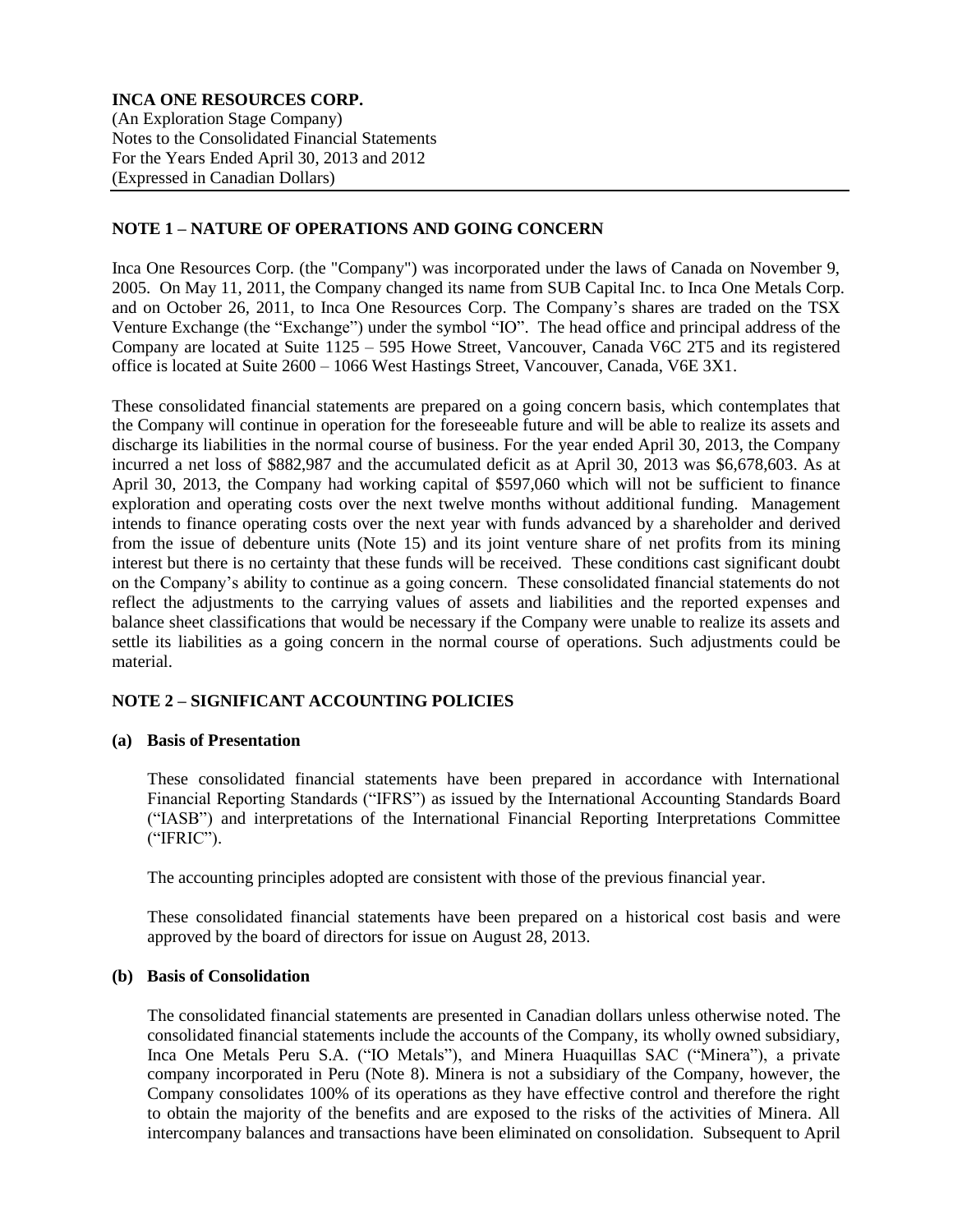(An Exploration Stage Company) Notes to the Consolidated Financial Statements For the Years Ended April 30, 2013 and 2012 (Expressed in Canadian Dollars)

> 30, 2013, the Company incorporated three new wholly owned Peruvian subsidiaries, Dynasty One S.A., Chala One S.A., and Corizona One S.A.

> The Company conducts a portion of its business through a joint venture established subsequent to year end whereby the joint venture participants are bound by a contractual agreement establishing joint control. Joint control exists when unanimous consent of the joint venture participants is required regarding strategic, financial and operating policies of the joint venture. The Company has chosen to account for its interest in the joint venture using the proportionate consolidation method, whereby the Company's proportionate interest in the assets, liabilities, revenues and expenses are recognized within each applicable line item of the consolidated financial statements. The Company's share of results in its joint venture will be recognized in the Company's consolidated financial statements from the date the Company obtained joint control to the date at which it loses joint control.

> Intercompany transactions between the Company and jointly controlled entities are eliminated to the extent of the Company's interest.

### **(c) Use of Estimates and Judgments**

The preparation of the Company's consolidated financial statements in conformity with IFRS requires management to make judgments, estimates and assumptions that affect the accounting policies and the reported amounts of assets, liabilities and disclosure of contingent assets and liabilities at the date of the consolidated financial statements and reported amounts of revenues and expenses during the reporting period. Estimates and assumptions are continuously evaluated and are based on management's experience and other factors, including expectations of future events that are believed to be reasonable under the circumstances. However, due to the inherent uncertainty involved with making such estimates, actual outcomes can differ from these estimates. Revisions to accounting estimates are recognized in the period in which the estimates are revised and in any future periods affected.

Critical judgments exercised in applying accounting policies that have the most significant effect on the amounts recognized in the consolidated financial statements are as follows:

*(i) Going concern*

These financial statements have been prepared on a going concern basis, which assumes that the Company will be able to realize its assets and discharge its liabilities in the normal course of business for the foreseeable future.

The assessment of the Company's ability to source future operations and continue as a going concern involves judgment. Estimates and assumptions are continually evaluated and are based on historical experience and other factors, including expectations of future events that are believed to be reasonable under the circumstances.

If the going concern assumption were not appropriate for these financial statements, then adjustments would be necessary in the carrying value of assets and liabilities, the reported revenue and expenses and the statement of financial position classifications used (Note 1).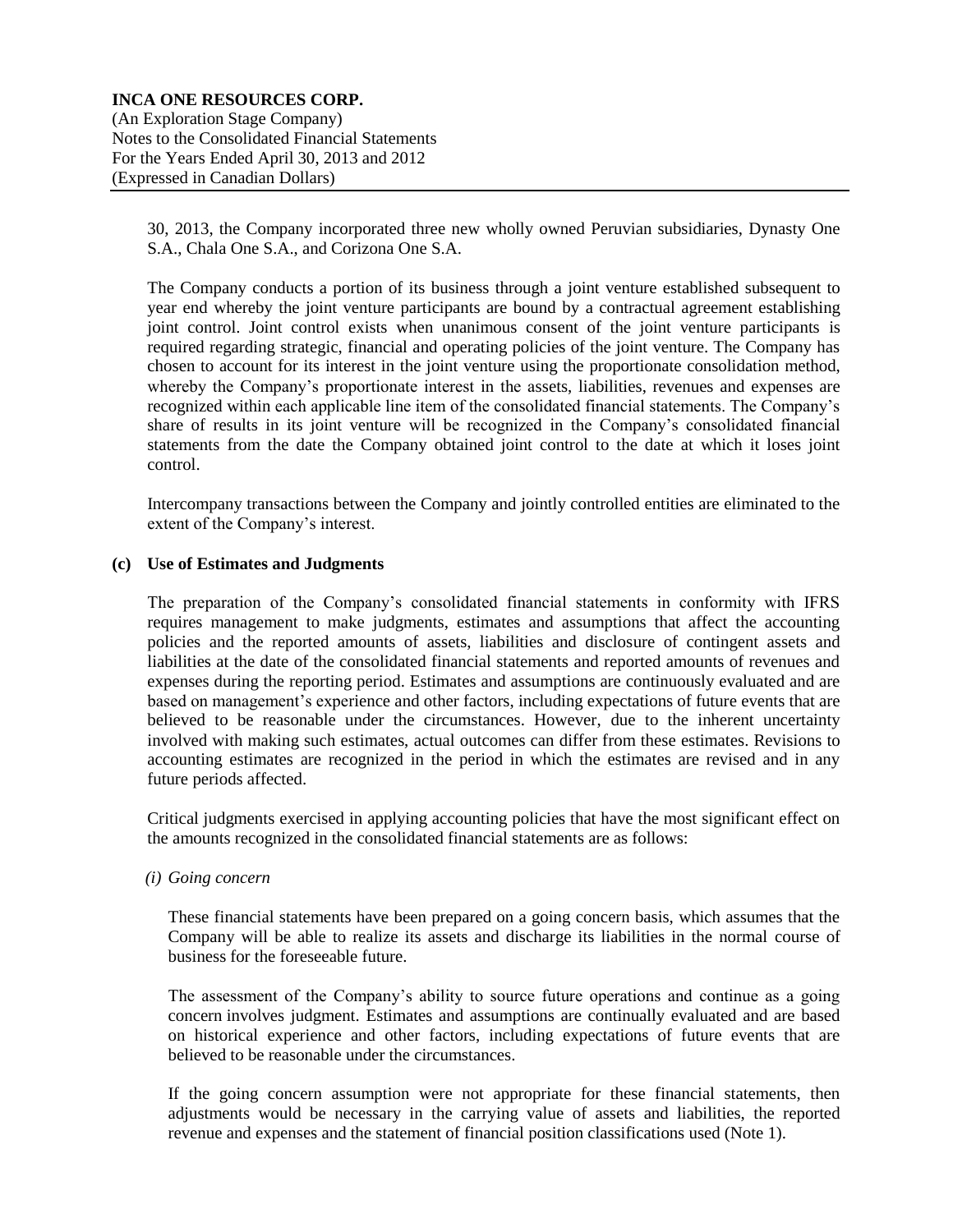(An Exploration Stage Company) Notes to the Consolidated Financial Statements For the Years Ended April 30, 2013 and 2012 (Expressed in Canadian Dollars)

### *(ii)Economic recoverability and probability of future economic benefits of mineral property interests*

Management has determined the exploration, evaluation, development and related costs incurred which were capitalized may have future economic benefits and may be economically recoverable. Management uses several criteria in its assessments of economic recoverability and probability of future economic benefits including geologic and other technical information, a history of conversion of mineral deposits with similar characteristics to its own properties to proven and probable mineral reserves, the quality and capacity of existing infrastructure facilities, the evaluation of permitting and environmental issues and local support for the project, and the ability to find joint venture partners if necessary.

### *(iii) Commencement of commercial production*

The Company assesses the stage of each mining property and development asset to determine when a property reaches the stage when it is substantially complete and ready for its intended use. Criteria used to assess when a property has commenced commercial production include, among other considerations:

- the level of capital expenditures incurred relative to the expected costs to complete;
- $\blacksquare$  the completion of a reasonable period of testing of the mine plant and equipment;
- $\blacksquare$  the ability to produce saleable metals;
- $\blacksquare$  the attainment of relevant permits;
- the ability to sustain ongoing production; and
- the achievement of pre-determined production targets.

When management determines that a property has reached commercial production, costs capitalized during development are amortized.

### *(iv) Determination of functional currency*

The Company determines the functional currency through an analysis of several indicators such as expenses and cash flow, financing activities, retention of operating cash flows, and frequency of transactions with the reporting entity.

Information about assumptions and estimation uncertainties that have a significant risk of resulting in material adjustments are as follows:

### *(i) Value of share-based compensation*

The Company uses the Black-Scholes option pricing model for valuation of share-based compensation. Option pricing models require the input of subjective assumptions including expected price volatility, interest rate, and forfeiture rate. Changes in the input assumptions can materially affect the fair value estimates and the Company's earnings and equity reserves.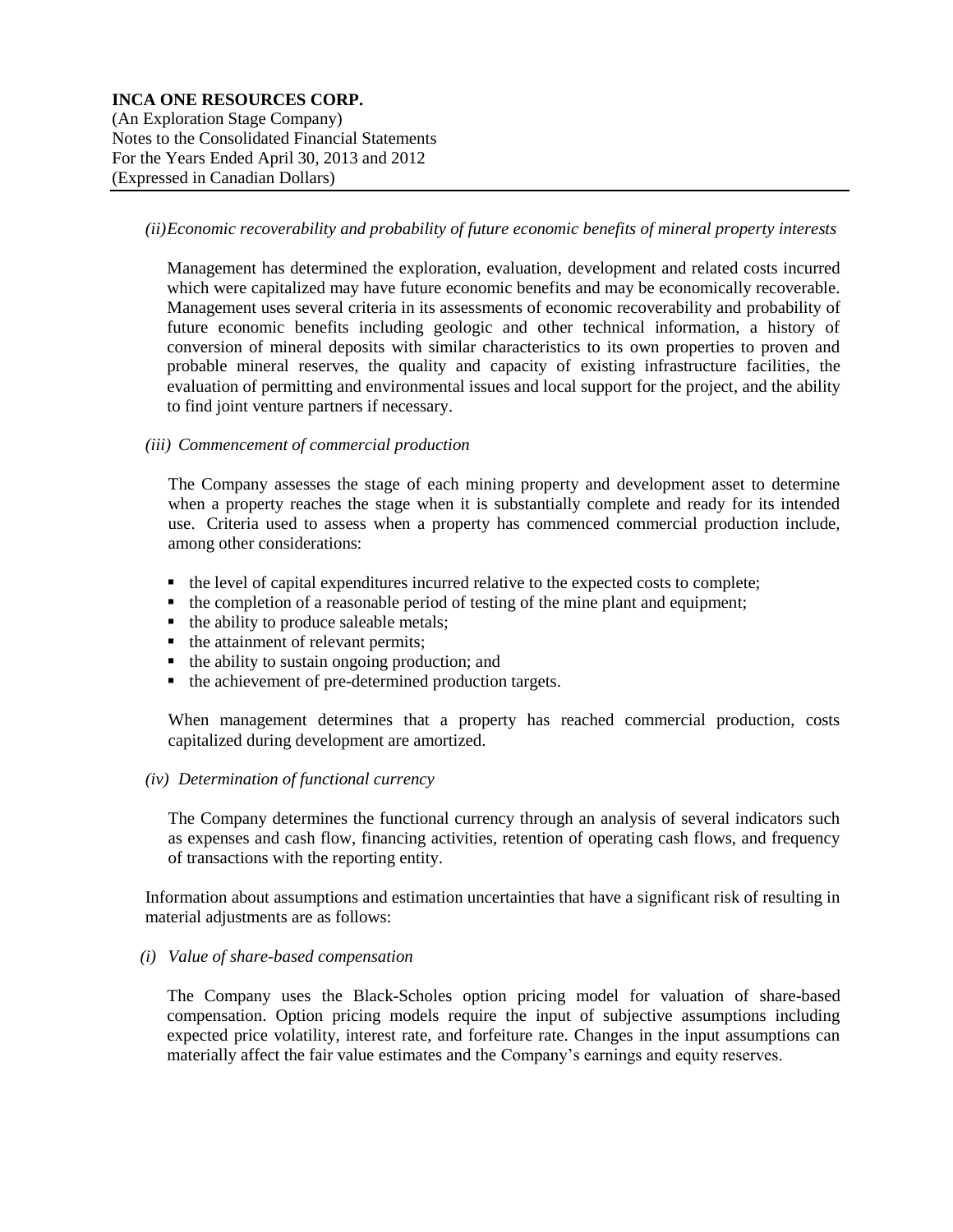(An Exploration Stage Company) Notes to the Consolidated Financial Statements For the Years Ended April 30, 2013 and 2012 (Expressed in Canadian Dollars)

### **(d) Functional and Presentation of Foreign Currency**

### *(i) Functional and presentation currency*

The functional currency of a company is the currency of the primary economic environment in which the company operates. The presentation currency for a company is the currency in which the company chooses to present its financial statements.

These consolidated financial statements are presented in Canadian dollars, which is the functional currency of the Canadian company. The functional currency of IO Metals and Minera is the Peruvian Sol.

### *(ii)Transactions and balances*

Foreign currency transactions are translated into the functional currency using the exchange rates prevailing at the date of transaction. Foreign currency gains and losses resulting from the settlement of such transactions and from the translation at period end exchange rates of monetary assets and liabilities denominated in foreign currencies are included in profit or loss.

### *(iii) Consolidated entities*

The results and financial position of consolidated entities that have a functional currency different from the presentation currency are translated into the presentation currency as follows:

- Assets and liabilities are translated at the closing rate at the reporting date;
- Income and expenses for each income statement are translated at average exchange rates for the period; and
- All resulting exchange differences are recognized in other comprehensive income as foreign currency translation adjustment.

On consolidation, exchange differences arising from the translation of the net investment in foreign entities are taken to the foreign currency translation reserve. When a foreign operation is sold, such exchange differences are recognised in profit or loss as part of the gain or loss on sale.

# **(e) Cash and Cash Equivalents**

Cash and cash equivalents include short-term deposits and guaranteed investment certificates that are cashable at any time at the option of the holder.

# **(f) Equipment**

Equipment is carried at cost less accumulated depreciation and accumulated impairment losses. Depreciation is determined at rates which will reduce original cost to estimated residual value over the expected useful life of each asset. The annual rate used to compute depreciation is as follows:

| Computer hardware       | declining-balance basis | 30% |
|-------------------------|-------------------------|-----|
| Furniture and equipment | declining-balance basis | 20% |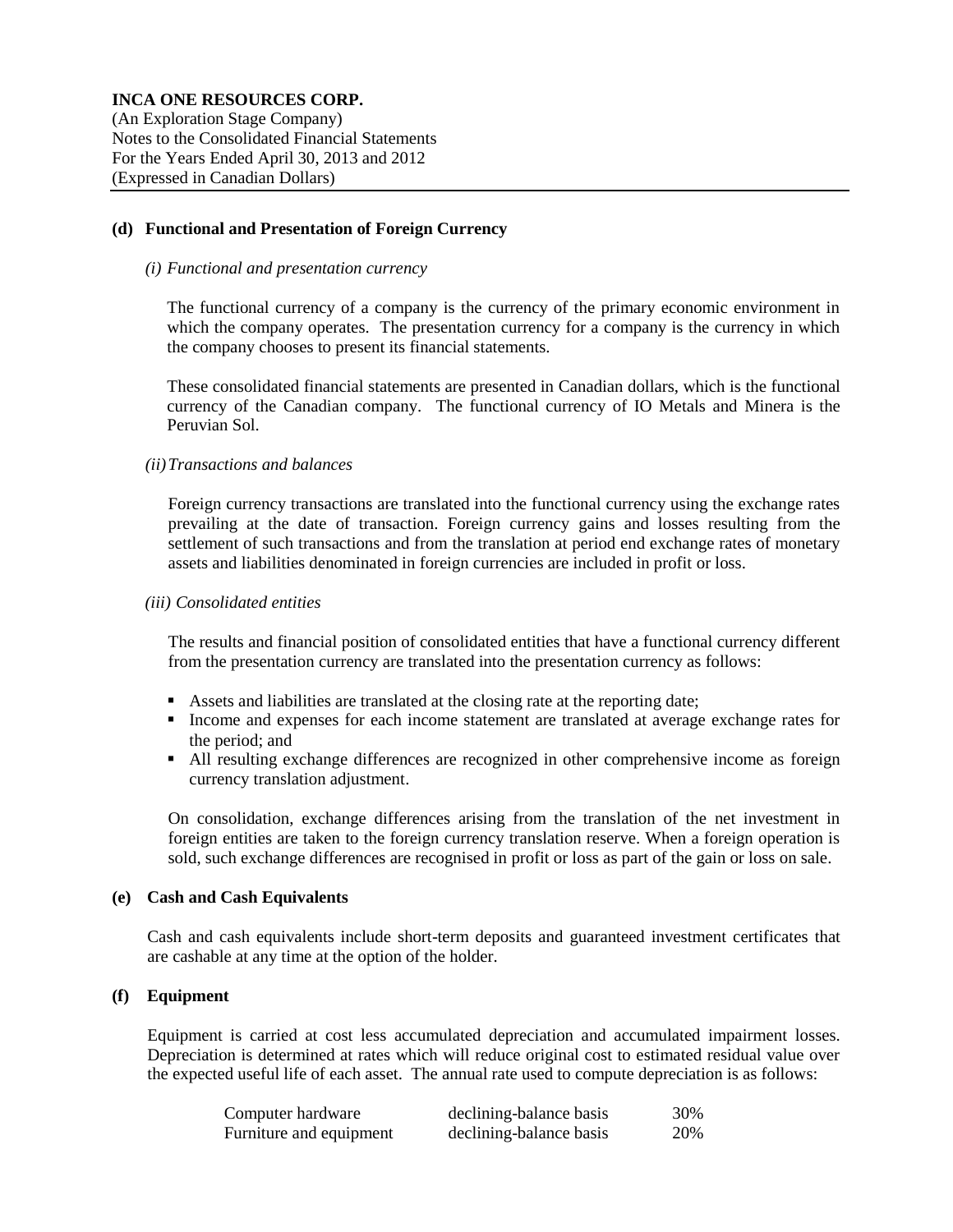(An Exploration Stage Company) Notes to the Consolidated Financial Statements For the Years Ended April 30, 2013 and 2012 (Expressed in Canadian Dollars)

### **(g) Exploration and Evaluation Assets**

These assets relate to mineral rights acquired and exploration and evaluation expenditures capitalized in respect of projects that are in the exploration or pre-development stage.

Once a right to explore a mineral property has been secured, exploration and evaluation expenditures are capitalized and include the costs of acquiring licenses, costs associated with exploration and evaluation activity, and the fair value (at acquisition date) of exploration and evaluation assets acquired in a business combination. Exploration costs include value added taxes incurred in foreign jurisdictions when recoverability of these taxes is uncertain. Costs incurred before the Company has obtained the legal rights to explore a mineral property are expensed as incurred.

The technical feasibility and commercial viability of extracting a mineral resource is considered to be determinable when proven reserves are determined to exist, the right of tenure is current and it is considered probable that the costs will be recouped through successful development and exploitation of the area, or alternatively by sale of the property. Once the technical feasibility and commercial viability of the extraction of mineral resources in an area of interest are demonstrable, exploration and evaluation assets attributable to that mineral property are first tested for impairment and then reclassified to mining property and development assets within property, plant and equipment.

Recoverability of the carrying amount of any exploration and evaluation assets is dependent on successful development and commercial exploitation, or alternatively, sale of the respective mineral properties. The Company reviews its exploration and evaluation assets for indicators of impairment on a periodic basis.

# **(h) Mining Property and Development Assets**

Upon reclassification of exploration and evaluation costs, all subsequent expenditure on the construction, installation or completion of infrastructure facilities will be capitalized within mining property and development assets. When further development cost is incurred in respect of a mining property after the commencement of production, such cost will be carried forward as part of the mining property when it is probable that additional future economic benefits associated with the expense will flow to the Company. Otherwise such expense will be classified as a cost of production.

Depreciation will be charged using the units-of-production method, with separate calculations being made for each area of interest. The units-of-production method results in a depreciation charge proportional to the depletion of proved and probable reserves. Mine properties will be tested for impairment in accordance with the policy set out in Note 2(i).

### **(i) Impairment of Non-financial Assets**

The carrying amount of the Company's non-financial assets (which include equipment, and mining property and development assets) is reviewed at each financial reporting date to determine whether there is any indication of impairment. If such indication exists, the recoverable amount of the asset is estimated in order to determine the extent of the impairment loss. An impairment loss is recognized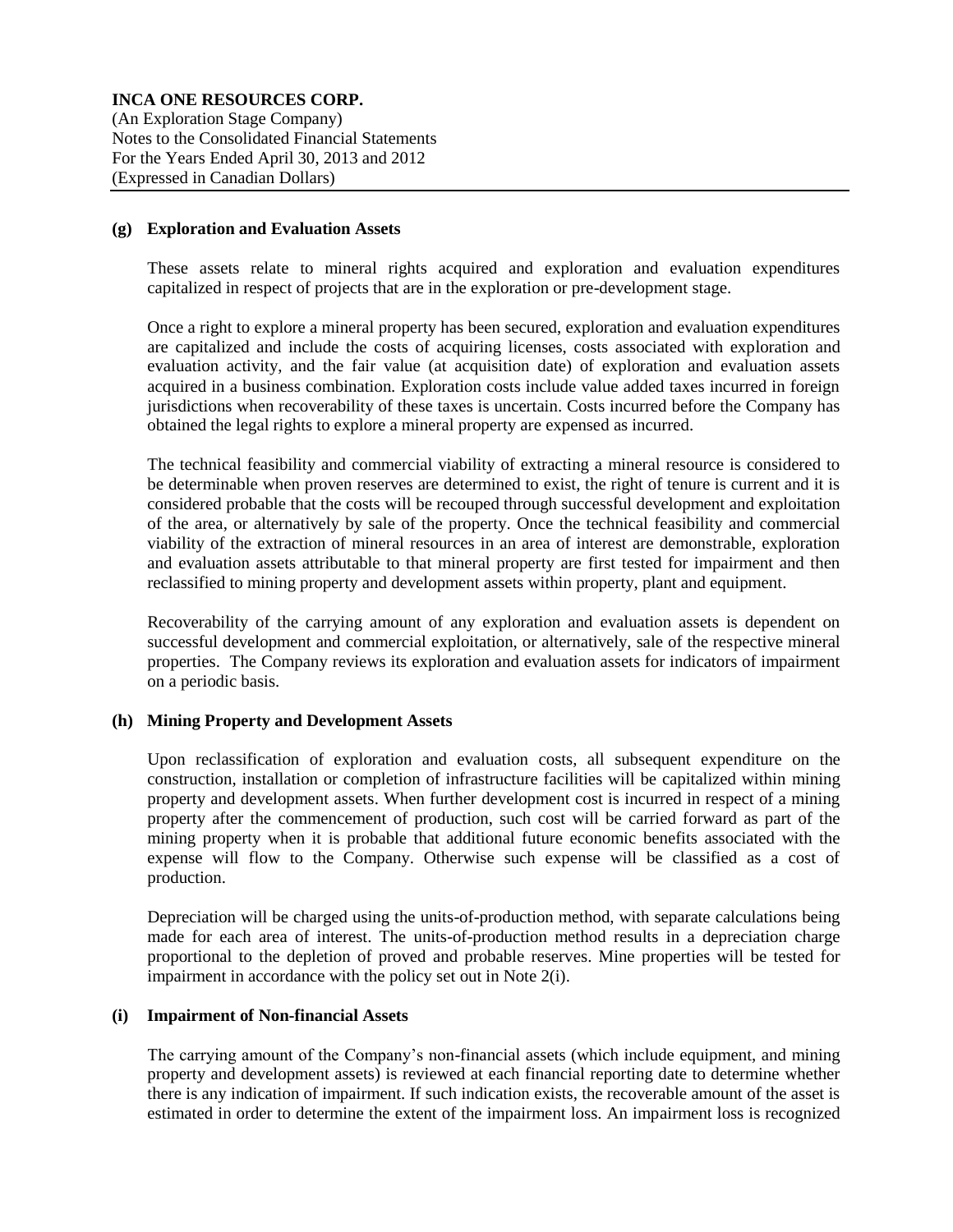(An Exploration Stage Company) Notes to the Consolidated Financial Statements For the Years Ended April 30, 2013 and 2012 (Expressed in Canadian Dollars)

> when the carrying amount of an asset or its cash generating unit exceeds its recoverable amount. Impairment losses are recognized in profit or loss for the period.

> The recoverable amount of assets is the greater of an asset's fair value less cost to sell and value in use. In assessing value in use, the estimated future cash flows are discounted to their present value using a pre-tax discount rate that reflects the current market assessments of the time value of money and the risks specific to the asset. For an asset that does not generate cash inflows largely independent of those from other assets, the recoverable amount is determined for the cash-generating unit to which the asset belongs.

> An impairment loss is only reversed if there is an indication that the impairment loss may no longer exist and there has been a change in the estimates used to determine the recoverable amount, however, not to an amount higher than the carrying amount that would have been determined had no impairment loss been recognized in previous years. An impairment loss with respect to goodwill is never reversed.

> Assets that have an indefinite useful life are not subject to amortization and are tested annually for impairment.

### **(j) Decommissioning Obligations**

The liability for a decommissioning obligation, such as site reclamation costs, is recorded when a legal or constructive obligation exists and is recognized in the period in which it is incurred. The Company records the estimated present value of future cash flows associated with site reclamation as a liability when the liability is incurred and increases the carrying value of the related assets for that amount. Subsequently, these capitalized decommissioning costs will be amortized to expense over the life of the related assets using the units-of-production method. The liability is accreted to reflect the passage of time and adjusted to reflect changes in the timing and amount of estimated future cash flows.

As at April 30, 2013 and 2012, the Company has determined that it does not have material decommissioning obligations.

# **(k) Share Capital**

Transaction costs directly attributable to the issuance of common shares are recognized as a deduction from equity. The proceeds from the exercise of stock options or warrants together with amounts previously recorded in reserves over the vesting periods are recorded as share capital. Share capital issued for non-monetary consideration is recorded at an amount based on fair value on the date of issue.

### **(l) Share-based Payments**

The Company has an employee stock option plan. Share-based payments to employees are measured at the fair value of the stock options at the grant date and amortized to expense over the vesting periods. Share-based payments to non-employees are measured at the fair value of goods or services received or the fair value of the equity instruments issued, if it is determined the fair value of the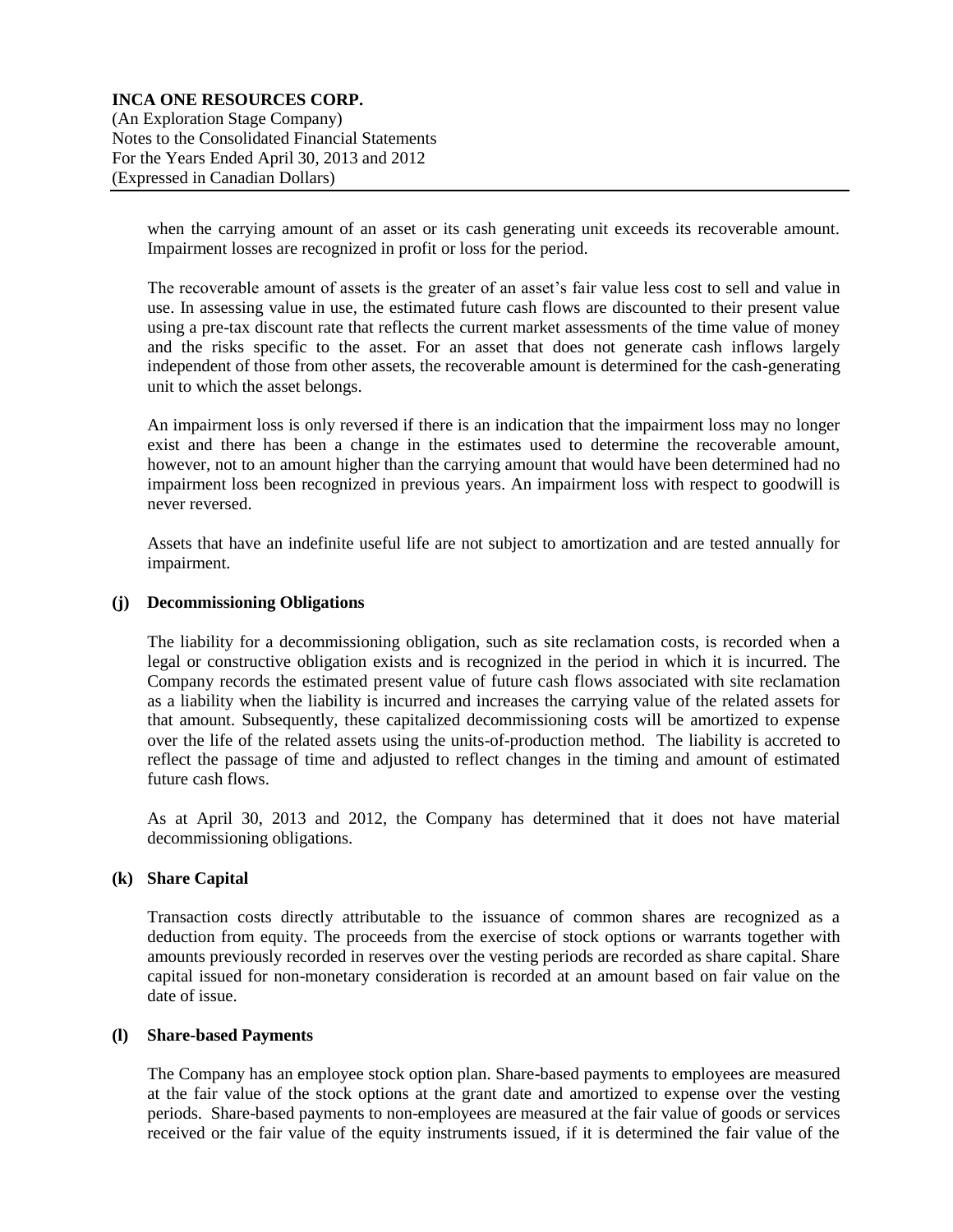(An Exploration Stage Company) Notes to the Consolidated Financial Statements For the Years Ended April 30, 2013 and 2012 (Expressed in Canadian Dollars)

> goods or services cannot be reliably measured, and are recorded at the date the goods or services are received. The corresponding amount is recorded in equity as a stock option reserve. The fair value of options is determined using a Black–Scholes option pricing model which incorporates all market vesting conditions. The number of options expected to vest is reviewed and adjusted at the end of each reporting period such that the amount recognized for services received as consideration for the equity instruments granted shall be based on the number of equity instruments that eventually vest. Amounts recorded for forfeited or expired unexercised options are reversed in the period the forfeiture occurs.

### **(m) Loss per Share**

The Company calculates basic loss per share using the weighted average number of common shares outstanding during the period. Diluted loss per share is calculated by adjusting the weighted average number of common shares outstanding by an amount that assumes that the proceeds to be received on the exercise of dilutive stock options and warrants are applied to repurchase common shares at the average market price for the period in calculating the net dilution impact. Stock options and warrants are dilutive when the Company has income from continuing operations and the average market price of the common shares during the period exceeds the exercise price of the options and warrants.

All potential dilutive common shares are anti-dilutive for the years presented.

### **(n) Financial Instruments**

A financial instrument is any contract that gives rise to a financial asset of one entity and a financial liability or equity instrument to another entity. Financial assets and financial liabilities are recognized on the consolidated statements of financial position at the time the Company becomes a party to the contractual provisions. Upon initial recognition, financial instruments are measured at fair value. Measurement in subsequent periods is dependent on the classification of the financial instrument. The Company classifies its financial instruments in the following categories: at fair value through profit or loss, loans and receivables, held-to-maturity investments, available-for-sale and other financial liabilities. The classification depends on the purpose for which the financial instruments were acquired.

### Non-derivative financial assets

# *(i) Financial assets and liabilities at fair value through profit or loss*

Financial assets and liabilities at fair value through profit or loss are either held-for-trading or classified at fair value through profit or loss. Financial assets are designated at fair value through profit or loss if it eliminates or significantly reduces an accounting mismatch, the Company manages such investments and makes purchase and sale decisions based on their fair value in accordance with the Company's documented risk management or investment strategy or the financial asset contains one or more embedded derivatives. They are initially and subsequently measured at fair value and changes in fair value are recognized in profit or loss for the period.

The Company does not have any financial assets at fair value through profit or loss.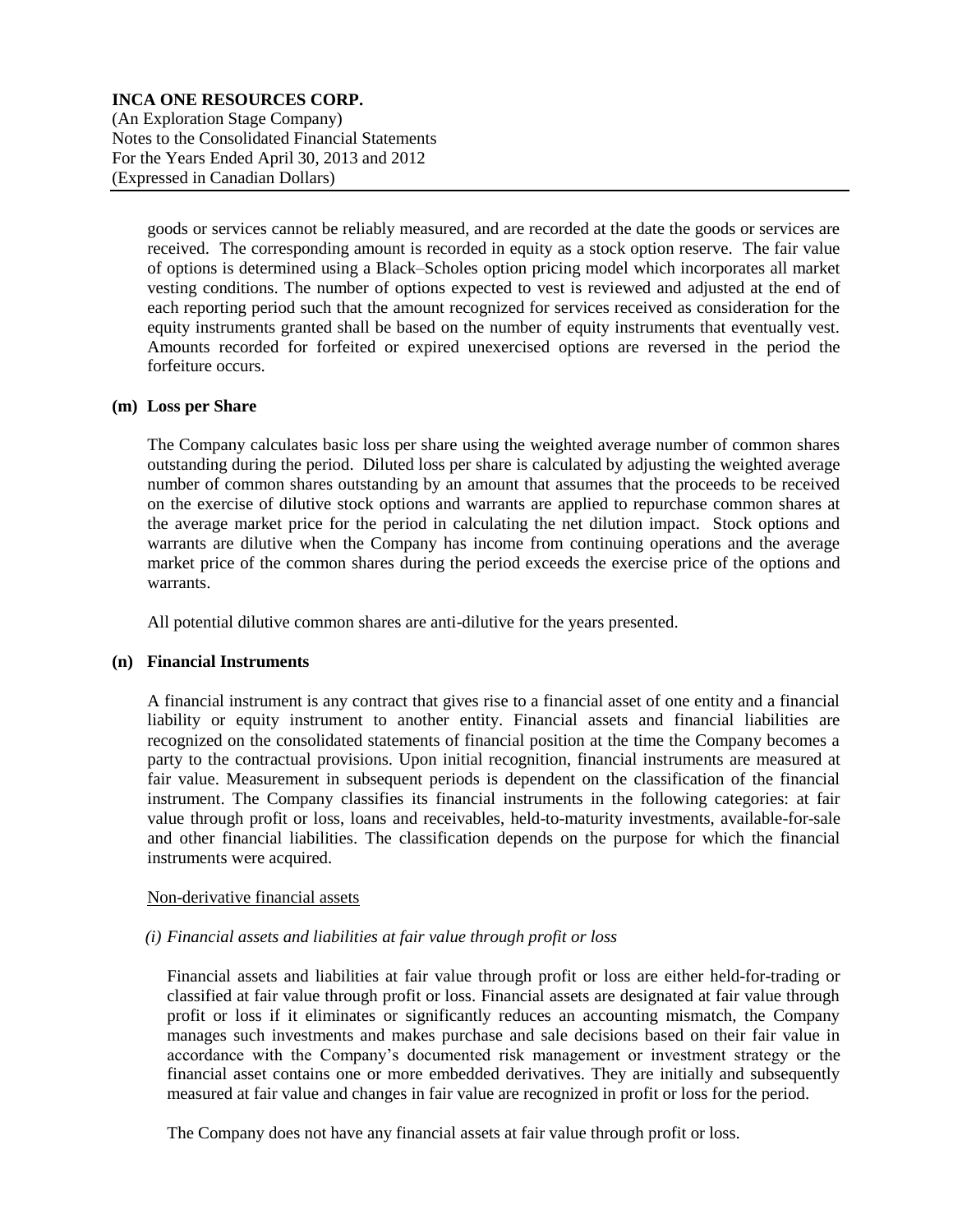(An Exploration Stage Company) Notes to the Consolidated Financial Statements For the Years Ended April 30, 2013 and 2012 (Expressed in Canadian Dollars)

### *(ii)Loans and receivables*

Loans and receivables are non-derivative financial assets with fixed or determinable payments that are not quoted in an active market and such assets are recognized initially at fair value and subsequently on an amortized cost basis using the effective interest method, less any impairment losses. They are included in current assets, except for maturities greater than 12 months after the end of the reporting period, which are classified as non-current assets.

The Company has designated its cash and cash equivalents and other receivables as loans and receivables.

# *(iii)Held-to-maturity*

Held-to-maturity investments are non-derivative financial assets that have fixed maturities and fixed or determinable payments, and it is the Company's intention to hold these investments to maturity. They are initially recorded at fair value and subsequently measured at amortized cost, using the effective interest method, less any impairment losses.

The Company does not have any held-to-maturity financial assets.

### *(iv) Available-for-sale*

Available-for-sale financial assets are non-derivative financial assets that are designated as available-for-sale or are not classified in any other financial asset categories. They are initially and subsequently measured at fair value and the changes in fair value, other than impairment losses and foreign currency differences on available-for-sale debt instruments, are recognized in other comprehensive income (loss) and presented within equity in accumulated other comprehensive income. When the financial assets are sold or an impairment write-down is required, the cumulative gain or loss in other comprehensive income is transferred to profit or loss.

The Company does not have any available-for-sale financial assets.

# Non-derivative financial liabilities

All financial liabilities are recognized initially at fair value plus any directly attributable transaction costs on the date at which the Company becomes a party to the contractual provisions of the instrument. Subsequent to initial recognition, the Company's financial liabilities are measured at amortized cost using the effective interest method. The Company derecognizes a financial liability when its contractual obligations are discharged, cancelled or expire.

The Company's non-derivative financial liabilities include its accounts payable and accrued liabilities, which are designated as other liabilities.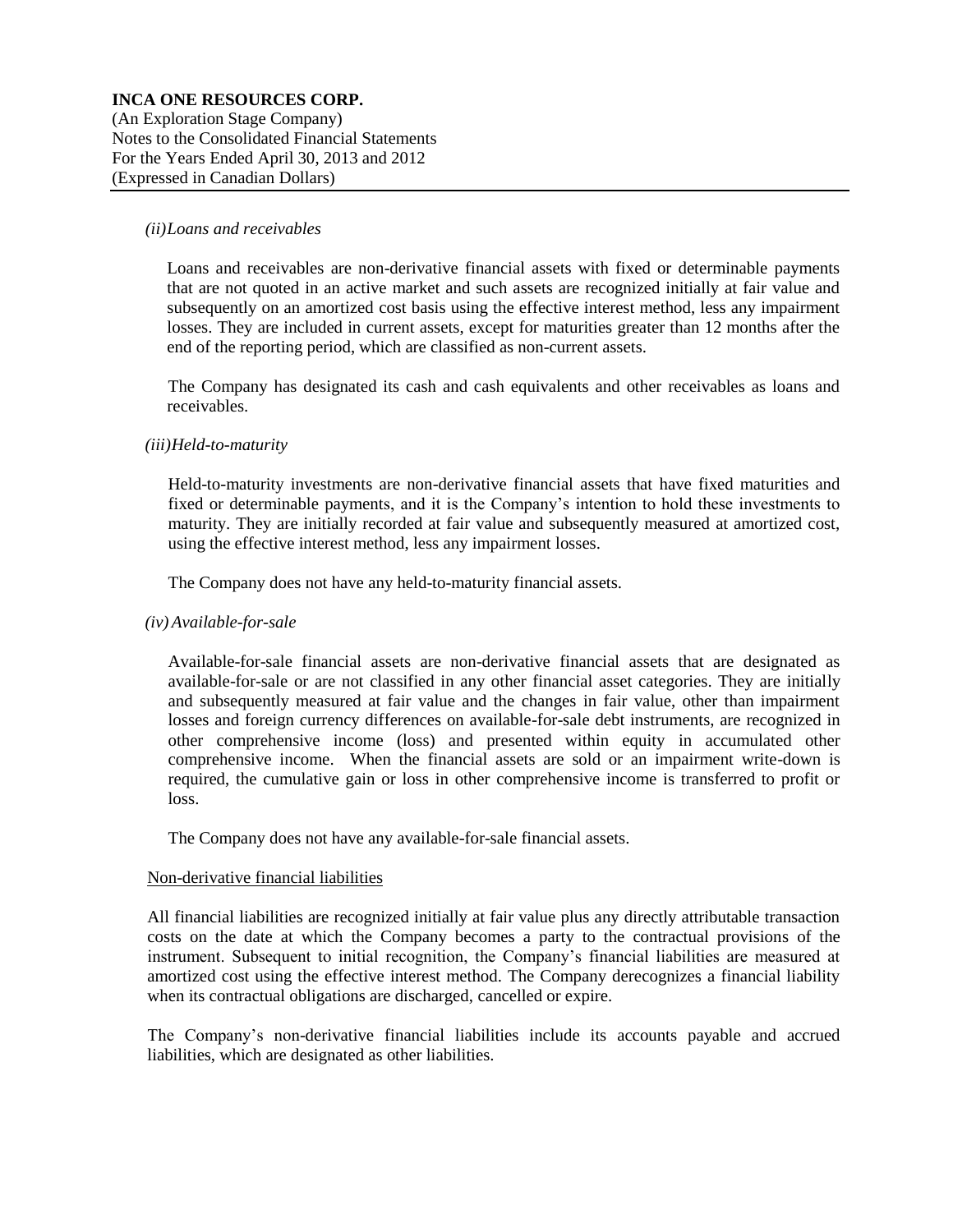(An Exploration Stage Company) Notes to the Consolidated Financial Statements For the Years Ended April 30, 2013 and 2012 (Expressed in Canadian Dollars)

### Impairment of financial assets

A financial asset not carried at fair value through profit or loss is assessed at each reporting date to determine whether there is objective evidence that it is impaired. A financial asset is impaired if objective evidence indicates that a loss event has occurred after the initial recognition of the asset, and that the loss event had a negative effect on the estimated future cash flows of that asset that can be estimated reliably.

An impairment loss in respect of a financial asset measured at amortized cost is calculated as the difference between its carrying amount and the present value of the estimated future cash flows discounted at the assets' original effective interest rate. Losses are recognized in profit or loss with a corresponding reduction in the financial asset, or in the case of amounts receivable are reflected in an allowance account against receivables. When a subsequent event causes the amount of impairment loss to decrease, the decrease in impairment loss is reversed through profit or loss.

### **(o) Income taxes**

Income tax expense comprises current and deferred tax. Current tax is the expected tax payable or receivable on the taxable income or loss for the year using tax rates enacted or substantively enacted at the reporting date. As the Company is in a loss position there is no current tax payable.

Deferred income tax is recognized in respect of temporary differences between the carrying amounts of assets and liabilities for financial reporting purposes and the amounts used for taxation purposes. Deferred tax is measured at the tax rates that are expected to be applied to temporary differences when they reverse, based on the tax laws that have been enacted or substantively enacted by the reporting date. Deferred income tax assets and liabilities are offset if there is a legally enforceable right to offset current tax assets liabilities and assets.

A deferred tax asset is recognized for unused tax losses, tax credits and deductible temporary differences, to the extent that it is probable that future taxable profits will be available against which they can be utilized. Deferred tax assets are reviewed at each reporting date and are reduced to the extent that it is no longer probable that the related tax benefit will be realized.

# **NOTE 3 – RECENT ACCOUNTING PRONOUNCEMENTS**

The following IFRS new standards and amendments have been recently issued by the IASB or the IFRIC and are effective for annual periods beginning on or after January 1, 2013 unless otherwise noted with earlier application permitted. The Company does not expect the implementation of these new standards and amendments to have a material impact on the Company's results of operations, financial position and disclosures.

IFRS 9, *Financial Instruments,* replaces the current standard IAS 39, *Financial Instruments: Recognition and Measurement*, replacing the current classification and measurement criteria for financial assets and liabilities with only two classification categories: amortized cost and fair value. This new standard is effective for annual periods beginning on or after January 1, 2015 with earlier application permitted.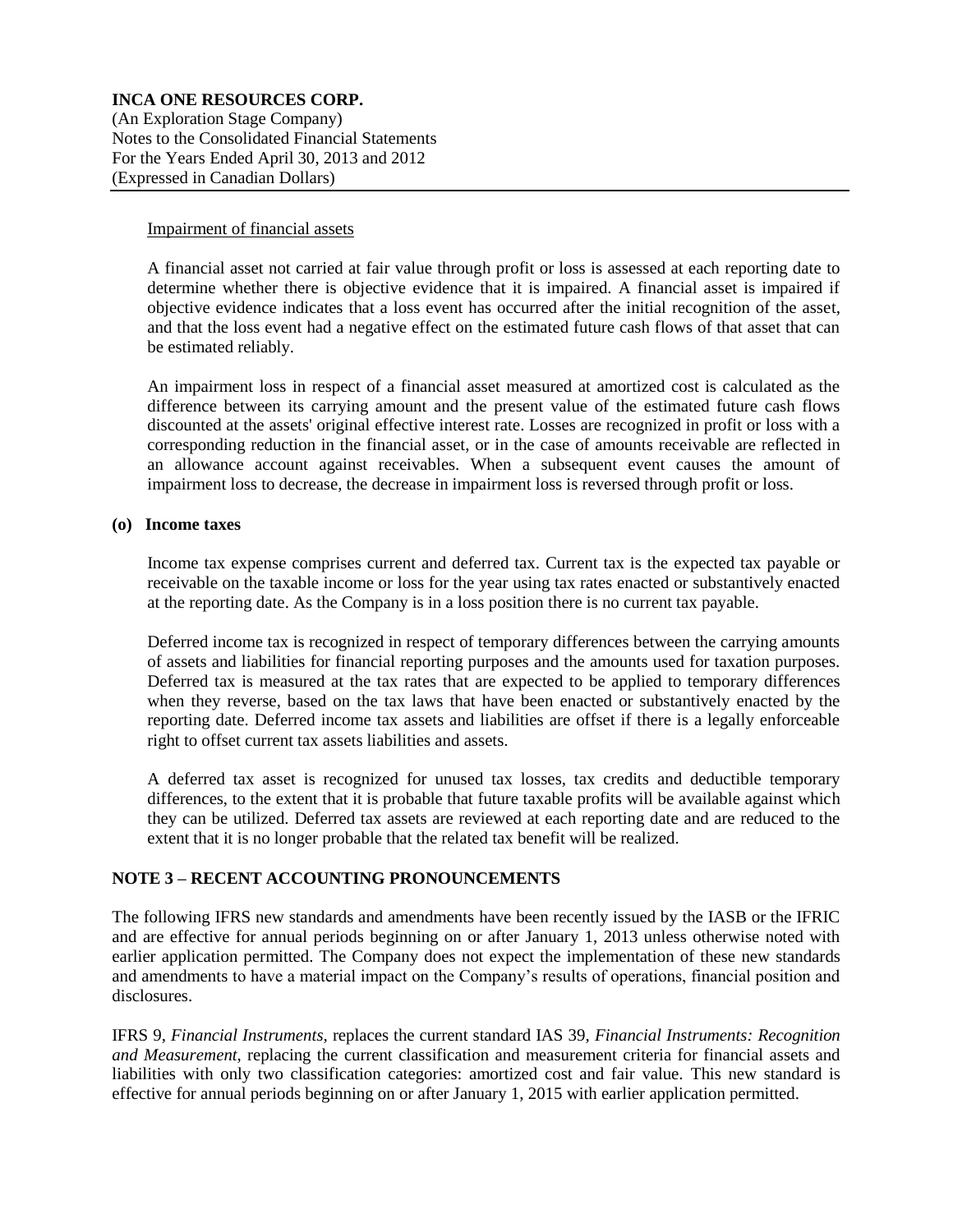(An Exploration Stage Company) Notes to the Consolidated Financial Statements For the Years Ended April 30, 2013 and 2012 (Expressed in Canadian Dollars)

IFRS 10, *Consolidated Financial Statements,* establishes principles for the presentation and preparation of consolidated financial statements when an entity controls one or more other entities. This standard:

- Requires a parent entity (an entity that controls one or more other entities) to present consolidated financial statements;
- Defines the principle of control, and establishes control as the basis for consolidation;
- Sets out how to apply the principle of control to identify whether an investor controls an investee and therefore must consolidate the investee; and
- Sets out the accounting requirements for the preparation of consolidated financial statements.

IFRS 10 supersedes IAS 27 and SIC-12, *Consolidation – Special Purpose Entities*.

IFRS 11, *Joint Arrangements,* establishes the core principle that a party to a joint arrangement determines the type of joint arrangement in which it is involved by assessing its rights and obligations and accounts for those rights and obligations in accordance with that type of joint arrangement.

IFRS 12, *Disclosure of Interests in Other Entities,* requires the disclosure of information that enables users of consolidated financial statements to evaluate the nature of, and risks associated with, its interests in other entities and the effects of those interests on its financial position, financial performance and cash flows.

IFRS 13, *Fair Value Measurement,* defines fair value, sets out in a single IFRS a framework for measuring fair value and requires disclosures about fair value measurements. IFRS 13 applies when another IFRS requires or permits fair value measurements or disclosures about fair value measurements (and measurements, such as fair value less costs to sell, based on fair value or disclosures about those measurements), except for the following:

- Share-based payment transactions within the scope of IFRS 2, *Share-based Payment*;
- Leasing transactions within the scope of IAS 17, *Leases*;
- Measurements that have some similarities to fair value but that are not fair value, such as net realizable value in IAS 2, *Inventories*, or value in use in IAS 36, *Impairment Assets*.

IAS 1, *Presentation of Financial Statements*, has been amended to require entities to separate items presented in OCI into two groups, based on whether or not items may be recycled in the future. Entities that choose to present OCI items before tax will be required to show the amount of tax related to the two groups separately. The amendment is effective for annual periods beginning on or after July 1, 2012 with earlier application permitted.

There have been amendments to existing standards, including IAS 27, *Separate Financial Statements* and IAS 28, *Investments in Associates and Joint Ventures*. IAS 27 addresses accounting for subsidiaries, jointly controlled entities and associates in non-consolidated financial statements. IAS 28 has been amended to include joint ventures in its scope and to address the changes in IFRS  $10 - 13$ .

IAS 32, *Financial Instruments: Presentation*, has been amended to clarify the application of offsetting requirements of financial assets and financial liabilities. This amendment is effective for financial reporting periods beginning on or after January 1, 2014.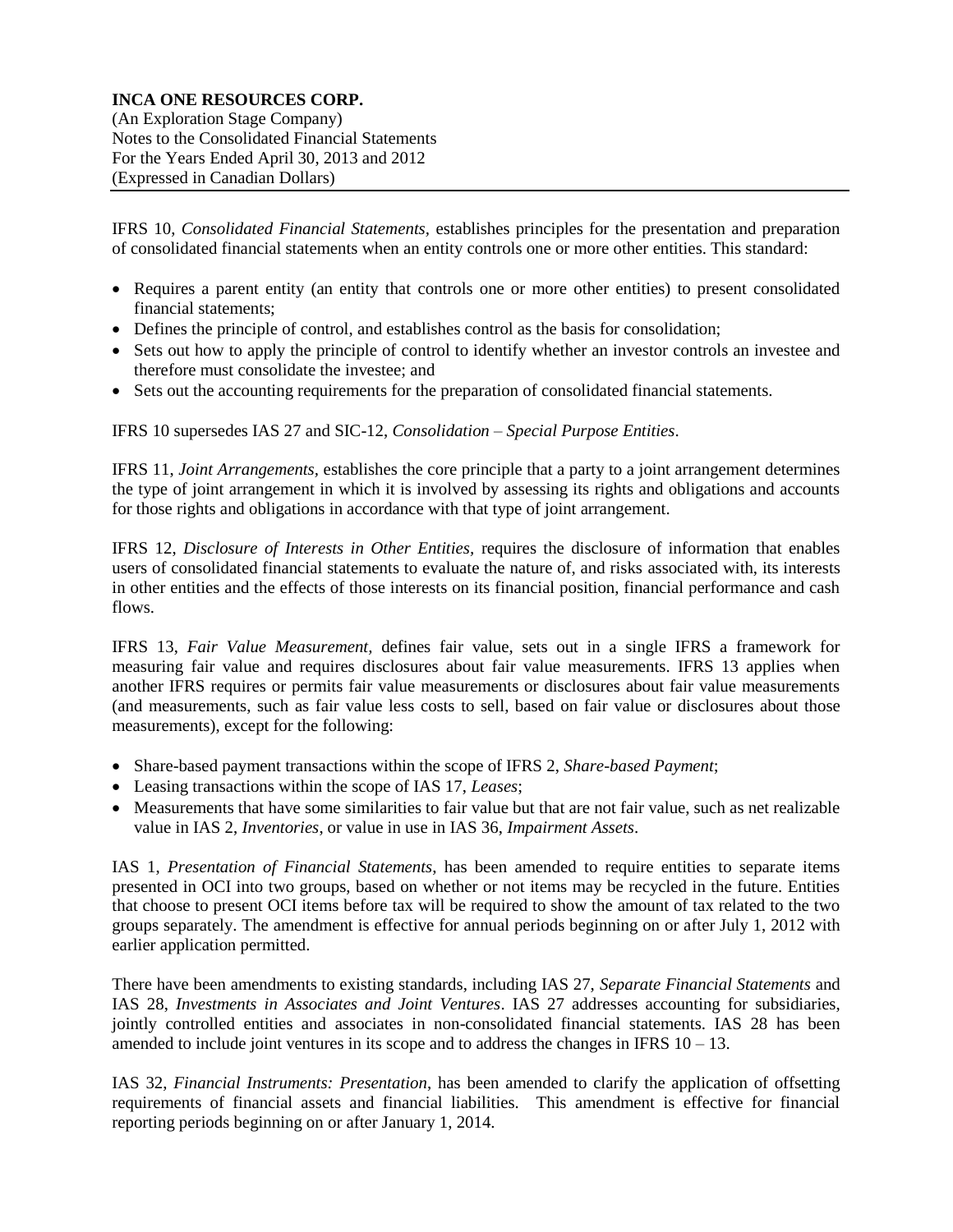(An Exploration Stage Company) Notes to the Consolidated Financial Statements For the Years Ended April 30, 2013 and 2012 (Expressed in Canadian Dollars)

# **NOTE 4 – CASH AND CASH EQUIVALENTS**

|                                           | April 30, | April 30, |
|-------------------------------------------|-----------|-----------|
|                                           | 2013      | 2012      |
| Cash and cash equivalents consist of:     |           |           |
| Cash                                      | 606,724   | 118,030   |
| <b>Guaranteed Investment Certificates</b> | 78,000    | 425,000   |
|                                           | 684,724   | 543,030   |

# **NOTE 5 – RECEIVABLES**

|                               | April 30,<br>2013 | April 30,<br>2012 |
|-------------------------------|-------------------|-------------------|
|                               | \$                |                   |
| GST / HST recoverable         | 16,720            | 128,021           |
| Interest receivable           |                   | 3,603             |
| Other receivable              | 7,461             | 2,697             |
| Share subscription receivable | 25,000            |                   |
|                               | 49,181            | 134,321           |

# **NOTE 6 – EQUIPMENT**

|                                  |          | Furniture and |        |
|----------------------------------|----------|---------------|--------|
|                                  | Computer | Equipment     | Total  |
|                                  | \$       | \$            | \$     |
| Costs:                           |          |               |        |
| Balance, April 30, 2011          | 2,731    |               | 2,731  |
| <b>Additions</b>                 | 12,134   | 8,381         | 20,515 |
| Balance, April 30, 2012          | 14,865   | 8,381         | 23,246 |
| <b>Additions</b>                 | 4,128    | 14,256        | 18,384 |
| Foreign exchange                 | 315      | 403           | 718    |
| Balance, April 30, 2013          | 19,308   | 23,040        | 42,348 |
| <b>Accumulated Depreciation:</b> |          |               |        |
| Balance, April 30, 2011          | 410      |               | 410    |
| Depreciation                     | 1,981    | 1,257         | 3,238  |
| Balance, April 30, 2012          | 2,391    | 1,257         | 3,648  |
| Depreciation                     | 3,529    | 3,426         | 6,955  |
| Foreign exchange                 | 40       | 46            | 86     |
| Balance, April 30, 2013          | 5,960    | 4,729         | 10,689 |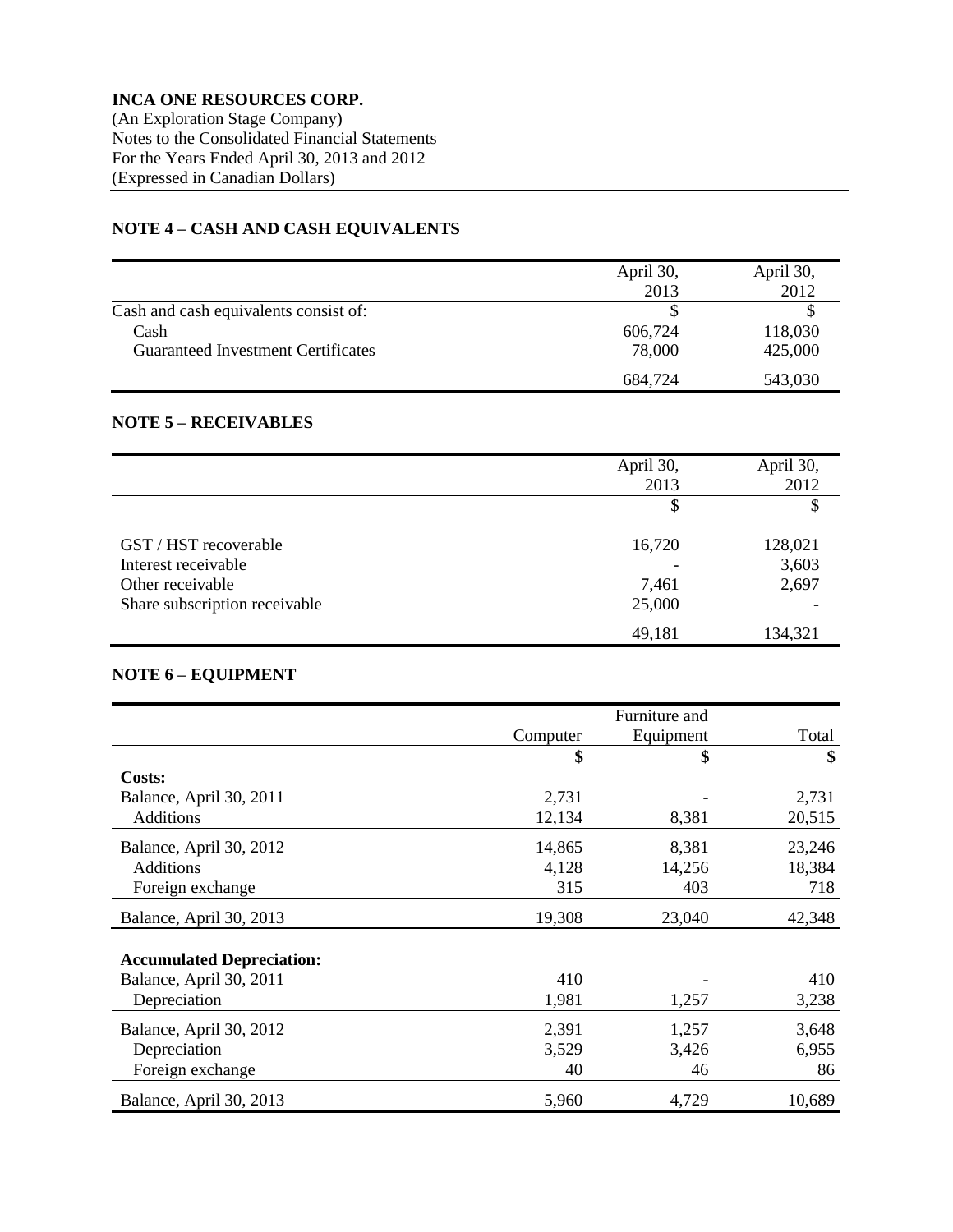(An Exploration Stage Company) Notes to the Consolidated Financial Statements For the Years Ended April 30, 2013 and 2012 (Expressed in Canadian Dollars)

|                        |          | Furniture and |        |  |
|------------------------|----------|---------------|--------|--|
|                        | Computer | Equipment     | Total  |  |
|                        |          | \$            | ₼      |  |
| <b>Net Book Value:</b> |          |               |        |  |
| April 30, 2012         | 12,474   | 7,124         | 19,598 |  |
| April 30, 2013         | 13,348   | 18,311        | 31,659 |  |

Depreciation during the year ended April 30, 2013 was \$6,955 (2012 – \$3,238), of which \$4,535 was capitalized to exploration and evaluation assets (2012 – \$2,328).

# **NOTE 7 – MINING PROPERTY AND DEVELOPMENT ASSET**

Pursuant to an Assignment of Contractual Position Agreement formalized under Peruvian law on January 25, 2013, and amended on May 28, 2013 and June 5, 2013, between the Company and Canadian Mining S.A. ("Canadian Mining"), a privately held Peruvian company, the Company was granted an exclusive right to acquire 100% of a mining lease and purchase option for a mineral property ("the Corizona Project") located in Peru in exchange for cash of US\$50,000 (paid).

Pursuant to the underlying Mining Lease with Purchase Option Agreement dated January 24, 2013, between Canadian Mining and the Peruvian owner of the mineral property, Sociedad Minera Corizona Limited Liability Lima ("SMRL"), Canadian Mining is entitled to conduct mining activity on the Corizona Project property and holds an option to purchase the Corizona Project until February 27, 2015.

In order to earn its interest in the mineral property option the Company will be required to pay SMRL cash of US\$730,000 at the date of signing the transfer of the concession, US\$730,000 at the date such transfer is registered in the Lima, Peru Mining Registry office and is also required to pay US\$490,000 to Canadian Mining within five days of the date that the option is legally acquired by the Company. A finder fee of \$20,000 was paid with respect to the option assignment acquisition.

Effective March 27, 2013 the Company entered into a Service Provision Agreement with Canadian Mining whereby the Company would pay cash of US\$25,000 (paid) upon the contracting of a toll mill for purposes of processing ore from the Corizona Project.

In addition pursuant to the same agreement, the Company committed to pay cash of US\$50,000 to Canadian Mining for the provision of sourcing and technical advice which results in the Company acquiring a plant, and an additional US\$50,000 payable once this plant becomes operational. Subsequent to April 30, 2013 the Company entered into a contract to purchase a plant and has paid US\$50,000 in satisfaction of this service provision commitment – see Note 15(c).

The Company has also agreed to pay Canadian Mining US\$125,000 per plant in stages for sourcing and technical advice leading to the acquisition of each of three additional plants.

As agreed to in January 2013 but not formalized legally until June 5, 2013, the Company committed to a three year renewable Joint Venture Agreement with Canadian Mining for purposes of development and operation of the Corizona Project and further exploration and evaluation. Pursuant to the terms of this agreement the joint venture will be operated by Canadian Mining and the Company will contribute all of the initial funding in exchange for an 80% share of the Corizona Project's net profits.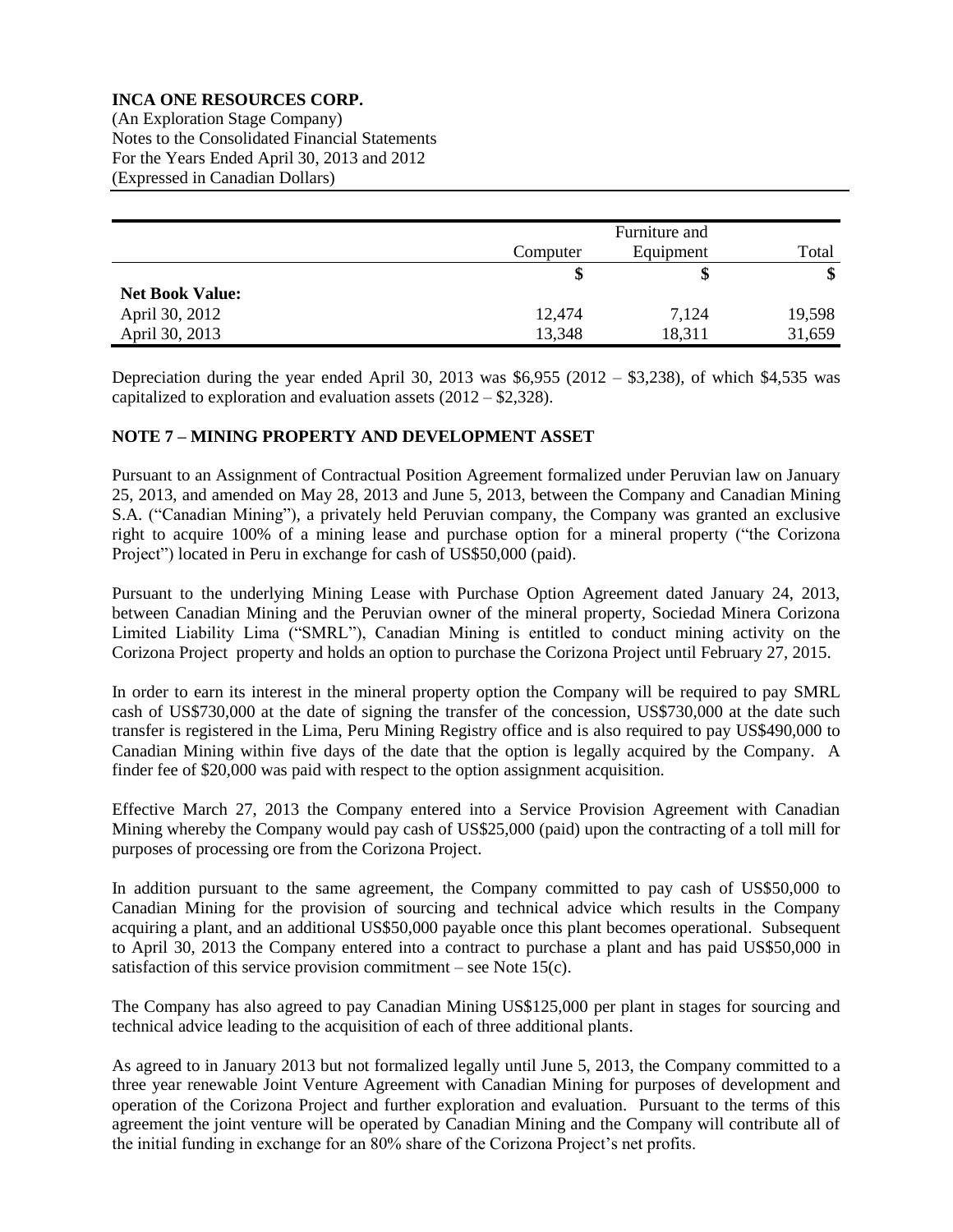(An Exploration Stage Company) Notes to the Consolidated Financial Statements For the Years Ended April 30, 2013 and 2012 (Expressed in Canadian Dollars)

As at April 30, 2013 the Company has paid the following amounts with respect to the Corizona Project:

| Corizona Project |
|------------------|
| Peru             |
| \$               |
|                  |
|                  |
| 50,235           |
| 20,000           |
| 22,064           |
| 92,299           |
|                  |
| 25,845           |
| 8,497            |
| 1,156            |
| 30,228           |
| 10,269           |
| 9,936            |
| 9,831            |
| 7,329            |
| 103,091          |
|                  |

Balance, April 30, 2013 195,390

(1) Expenses incurred by the Company in Peru, including exploration expenses, are subject to Peruvian Value Added Tax ("VAT"). The VAT is not currently refundable to the Company, but the amounts may be used in the future to offset amounts due to the Peruvian tax administration by the Company resulting from VAT charged on future sales.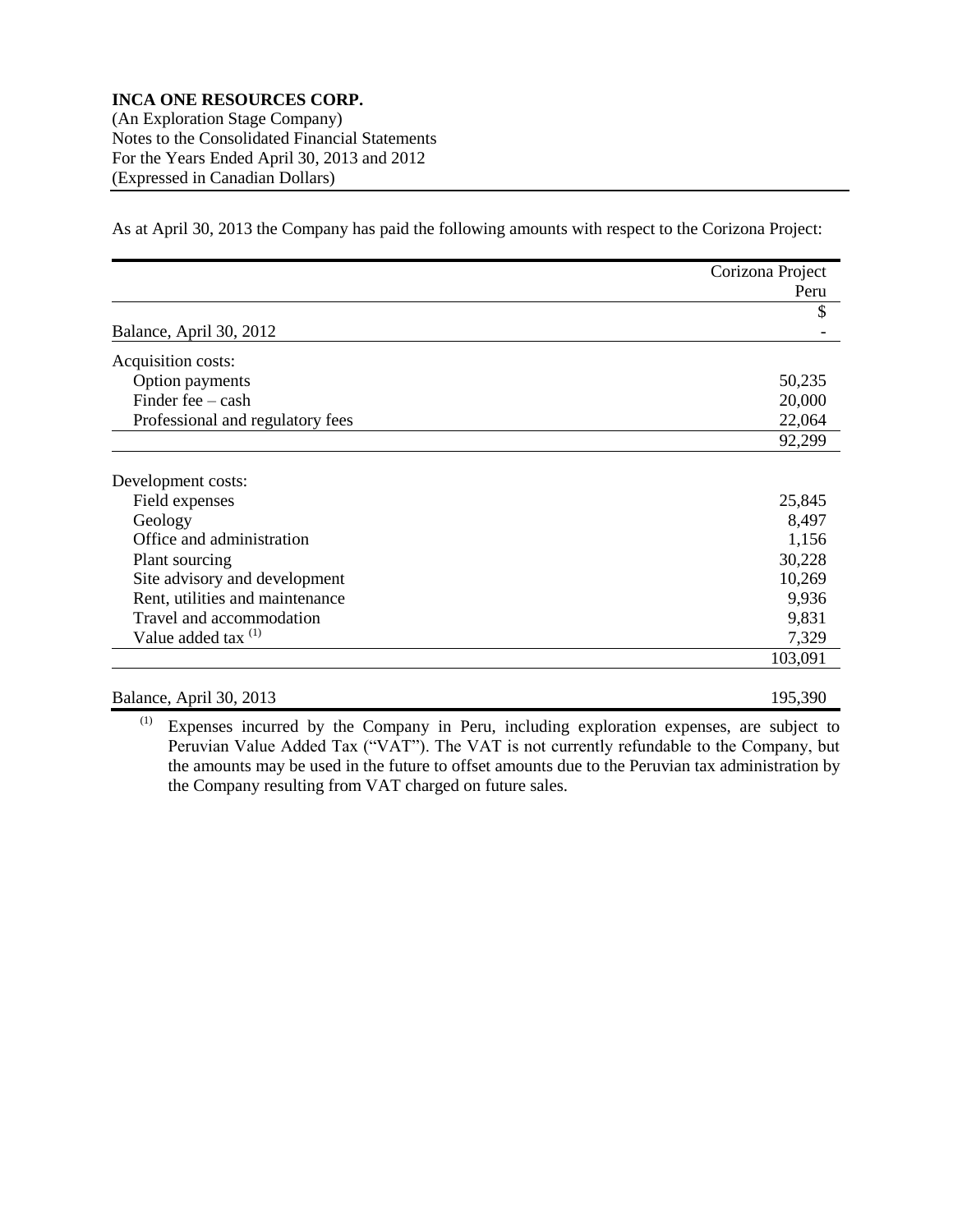(An Exploration Stage Company) Notes to the Consolidated Financial Statements For the Years Ended April 30, 2013 and 2012 (Expressed in Canadian Dollars)

# **NOTE 8 – EXPLORATION AND EVALUATION ASSETS**

|                                                  | Las Huaquillas Project<br>Peru |
|--------------------------------------------------|--------------------------------|
|                                                  | \$                             |
| Balance, April 30, 2011                          | 158,097                        |
| Acquisition costs:                               |                                |
| Option payments and finder's $fee - cash$        | 334,452                        |
| Option payments and finder's fee – common shares | 110,512                        |
| <b>Staking</b>                                   | 49,381                         |
| Professional and regulatory fees                 | 61,660                         |
|                                                  | 556,005                        |
| <b>Exploration costs:</b>                        |                                |
| Field expenses                                   | 85,479                         |
| Geology                                          | 42,216                         |
| Office and administration                        | 25,795                         |
| Mineral concession fees                          | 21,211                         |
| Professional fees                                | 125,988                        |
| Rent, utilities and maintenance                  | 14,567                         |
| Travel and accommodation                         | 51,716                         |
| Value added tax $(1)$                            | 23,000                         |
| Wages and contract labor                         | 290,998                        |
|                                                  | 680,970                        |
|                                                  |                                |
| Balance, April 30, 2012                          | 1,395,072                      |
| <b>Exploration costs:</b>                        |                                |
| Field expenses                                   | 204,054                        |
| Geology                                          | 43,479                         |
| Office and administration                        | 30,833                         |
| Professional fees                                | 110,090                        |
| Rent, utilities and maintenance                  | 29,881                         |
| Travel and accommodation                         | 75,807                         |
| Value added tax $(1)$                            | 26,118                         |
| Wages and contract labor                         | 468,679                        |
| Foreign exchange                                 | 8,965                          |
|                                                  | 997,906                        |
| Balance, April 30, 2013                          | 2,392,978                      |

(1) Expenses incurred by the Company in Peru, including exploration expenses, are subject to VAT. The VAT is not currently refundable to the Company, but the amounts may be used in the future to offset amounts due to the Peruvian tax administration by the Company resulting from VAT charged on future sales.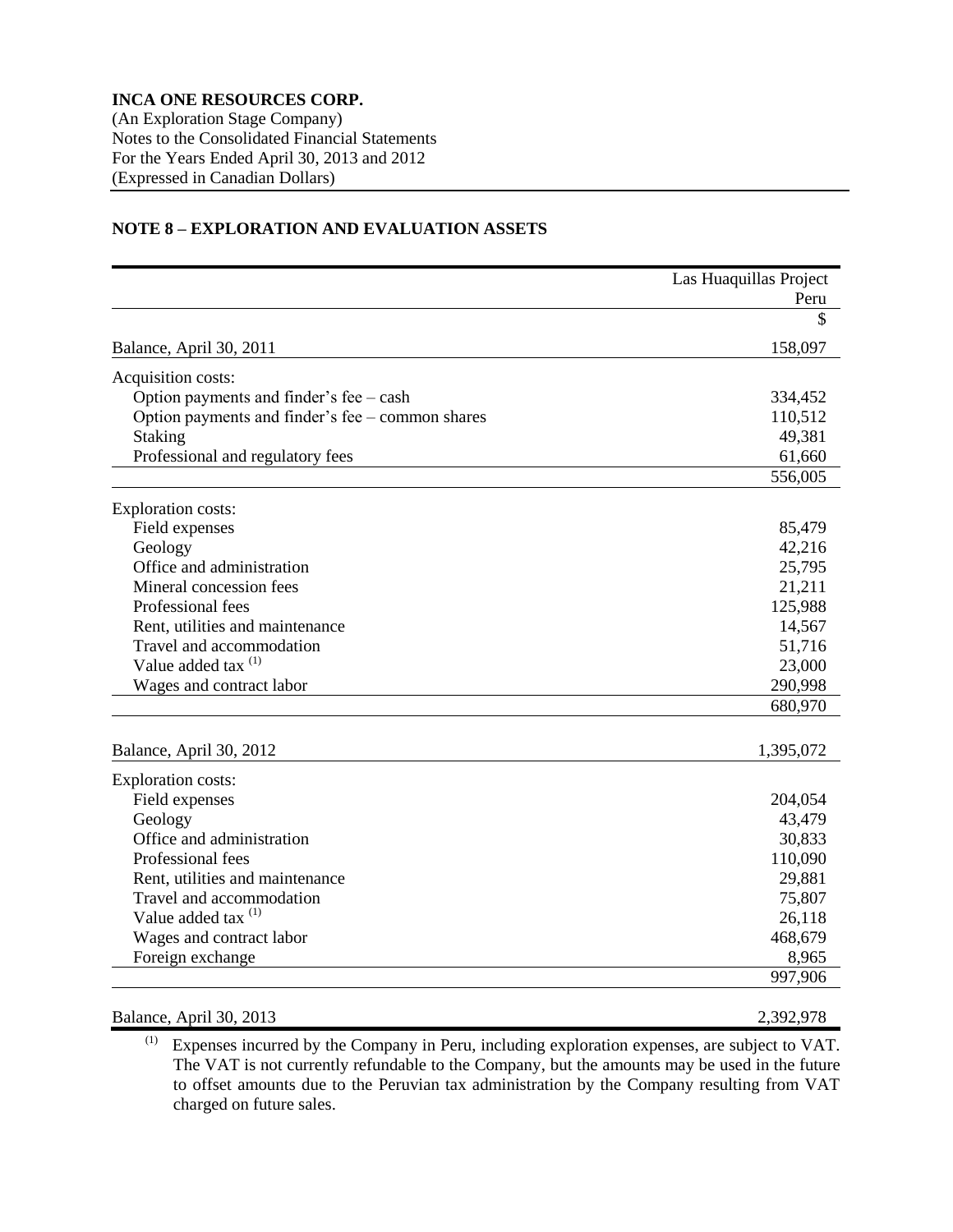(An Exploration Stage Company) Notes to the Consolidated Financial Statements For the Years Ended April 30, 2013 and 2012 (Expressed in Canadian Dollars)

On March 25, 2011, the Company entered into a definitive letter agreement (the "Agreement") with Rial Minera SAC ("Rial") and its shareholders (collectively the "Optionors") pursuant to which the Company was granted an option to acquire all of the issued and outstanding shares of Rial (the "Rial Shares"). Rial is a private Peruvian company that owns a 100% interest in the Las Huaquillas gold-copper project (the "Las Huaquillas Project"). Pursuant to the Agreement, the Company can acquire 100% of the Rial Shares, of which 95% may be acquired by (a) paying an aggregate of US\$5,000,000 to the Optionors; (b) issuing 5,000,000 common shares of the Company to the Optionors; and (c) incurring exploration expenditures of US\$10,000,000 over a period of four years as follows:

|                                                                                                                                                                                                     |                             | Common         |        |
|-----------------------------------------------------------------------------------------------------------------------------------------------------------------------------------------------------|-----------------------------|----------------|--------|
|                                                                                                                                                                                                     | Cash                        | shares         |        |
|                                                                                                                                                                                                     | US\$                        | #              |        |
| Within 5 days of execution of the Letter Agreement<br>Within 5 days of Exchange approval<br>Concurrently with the execution of the public deed<br>formalizing the mining assignment agreement dated | 75,000 Paid<br>125,000 Paid | 200,000 Issued |        |
| July 26, 2011                                                                                                                                                                                       | 50,000 Paid                 |                |        |
| On or before January 26, 2012<br>Within 5 days from the date on which the Supreme<br>Decree is granted and published in the Official                                                                | 125,000 Paid                | 125,000        | Issued |
| Gazette "EI Peruano"                                                                                                                                                                                | 125,000                     | 125,000        |        |
| On or before July 26, 2012 $^{(1)}$                                                                                                                                                                 | 375,000                     | 375,000        |        |
| On or before July 26, 2013 <sup>(1)</sup>                                                                                                                                                           | 1,500,000                   | 1,500,000      |        |
| On or before July 26, 2014 $^{(1)}$                                                                                                                                                                 | 1,500,000                   | 1,550,000      |        |
| On or before July 26, 2015 <sup>(1)</sup>                                                                                                                                                           | 1,125,000                   | 1,125,000      |        |
| Total                                                                                                                                                                                               | 5,000,000                   | 5,000,000      |        |

(1) Subject to terms as per the Amended Agreement dated January 18, 2012.

Upon the Company acquiring 95% of the Rial Shares, a 1% net smelter royalty shall be payable to the Optionors on all future production. After completion of the above cash and share payments and exploration expenditures, the Company may earn a further 5% of the Rial Shares by issuing an additional 3,000,000 common shares of the Company to one of the Optionors within 15 days of notice of exercise of the option ("Second Option"). In addition, the Company shall issue to one of the Optionors as bonus payments, one common share of the Company per each new ounce of gold or gold equivalent that is found or determined to exist on the Las Huaquillas Project, in excess of 560,000 ounces of gold or gold equivalent, to be delivered upon public announcement of such discovery.

Pursuant to the Agreement, Rial entered into a mining assignment agreement dated July 26, 2011 with Minera, whereby Rial assigned all of its exploration rights and obligations related to the Las Huaquillas Project to Minera for a period of four years. On May 24, 2011, the Company entered into a loan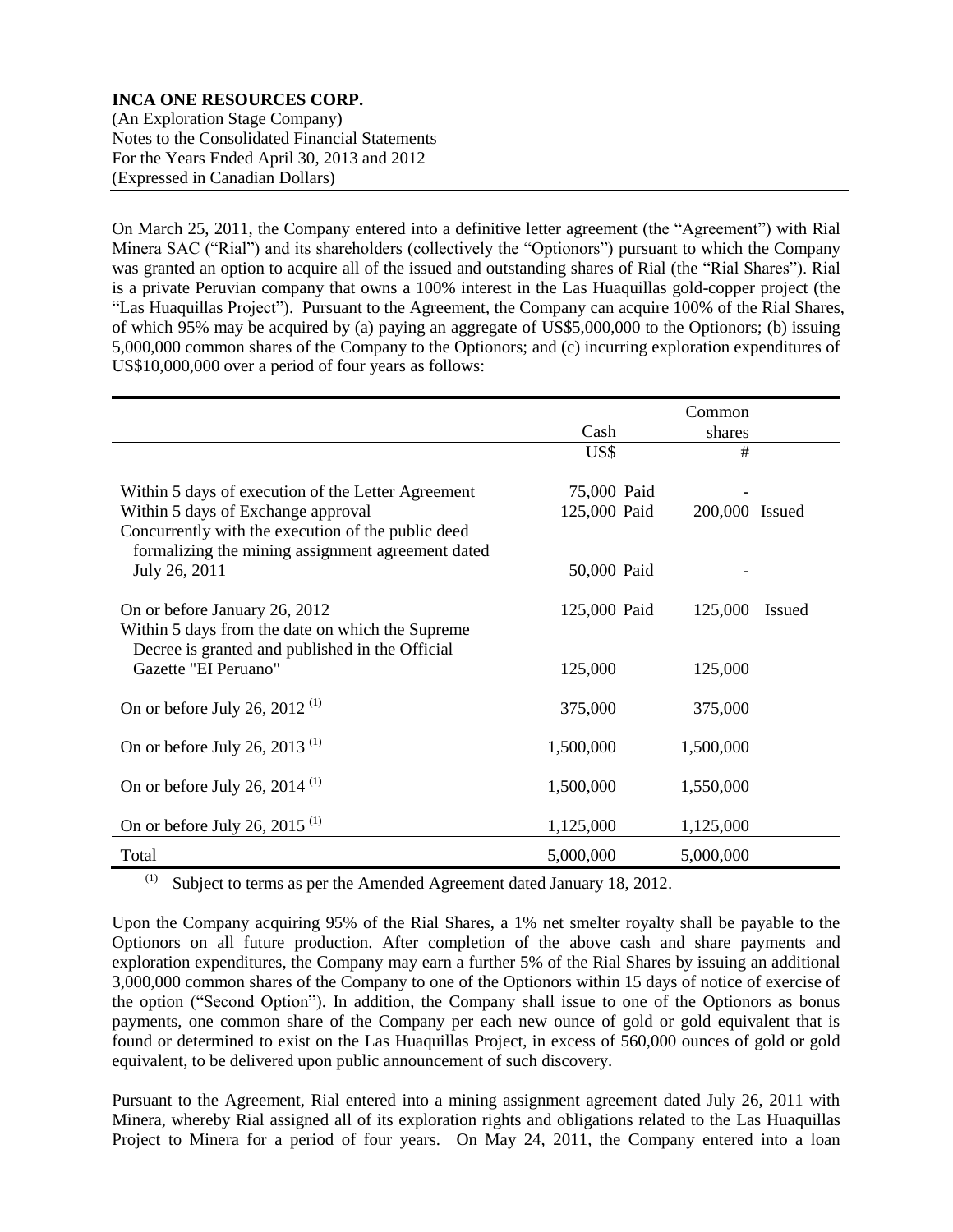(An Exploration Stage Company) Notes to the Consolidated Financial Statements For the Years Ended April 30, 2013 and 2012 (Expressed in Canadian Dollars)

agreement with Minera pursuant to which the Company will advance to Minera up to US\$100,000 to fund its exploration activities on the Las Huaquillas Project. The loan is non-interest bearing and due within one year from the date of the last amount advanced. As at April 30, 2013, the Company advanced \$85,806 (2012 – \$84,204) under the loan agreement the balance of which has been eliminated on consolidation of Minera.

On January 18, 2012, the Company signed an amended agreement with the Optionors ("Amended Agreement") pursuant to which all options payments due on or after July 26, 2012 would be deferred until the drill permits were obtained. In June 2013, these drill permits were received and the Optionors have agreed to defer the option payments until such time that a joint venture partner can be found. The Company is working towards formalization of this agreement.

As consideration for the acquisition, the Company entered into a finder's fee agreement dated July 31, 2011, to pay a finder's fee of US\$282,500 and 400,000 common shares over a period of four years as follows:

|                                                         |             | Common        |              |
|---------------------------------------------------------|-------------|---------------|--------------|
|                                                         | Cash        | shares        |              |
|                                                         | US\$        | #             |              |
|                                                         |             |               |              |
| Within 5 days of execution of the Letter Agreement      | 7,500 Paid  |               |              |
| Within 5 days of Exchange approval                      | 12,500 Paid | 10,000 Issued |              |
| Concurrently with the execution of the public deed      |             |               |              |
| formalizing the Mining Assignment Agreement dated       |             |               |              |
| July 26, 2011                                           | 5,000 Paid  |               |              |
| On or before January 26, 2012                           | 10,625 Paid |               | 6,250 Issued |
| Within 5 days from the date on which the Supreme        |             |               |              |
| Decree is granted and published in the Official Gazette |             |               |              |
| "EI Peruano"                                            | 9,375       | 6,250         |              |
| On or before July 26, 2012 $^{(1)}$                     | 28,125      | 18,750        |              |
| On or before July 26, 2013 <sup>(1)</sup>               | 78,125      | 75,000        |              |
| On or before July 26, 2014 $^{(1)}$                     | 75,000      | 77,500        |              |
| On or before July 26, 2015 <sup>(1)</sup>               |             |               |              |
| Within 15 days as of the date on which the Second       | 56,250      | 56,250        |              |
| Option is exercised by the Company <sup>(1)</sup>       |             | 150,000       |              |
|                                                         |             |               |              |
|                                                         |             |               |              |
| Total                                                   | 282,500     | 400,000       |              |

 $(1)$  Pursuant to a letter agreement with the finder dated January 19, 2012, the payment of finder's fees will be deferred and will resume upon resumption of the Company's option payments to the Optionors.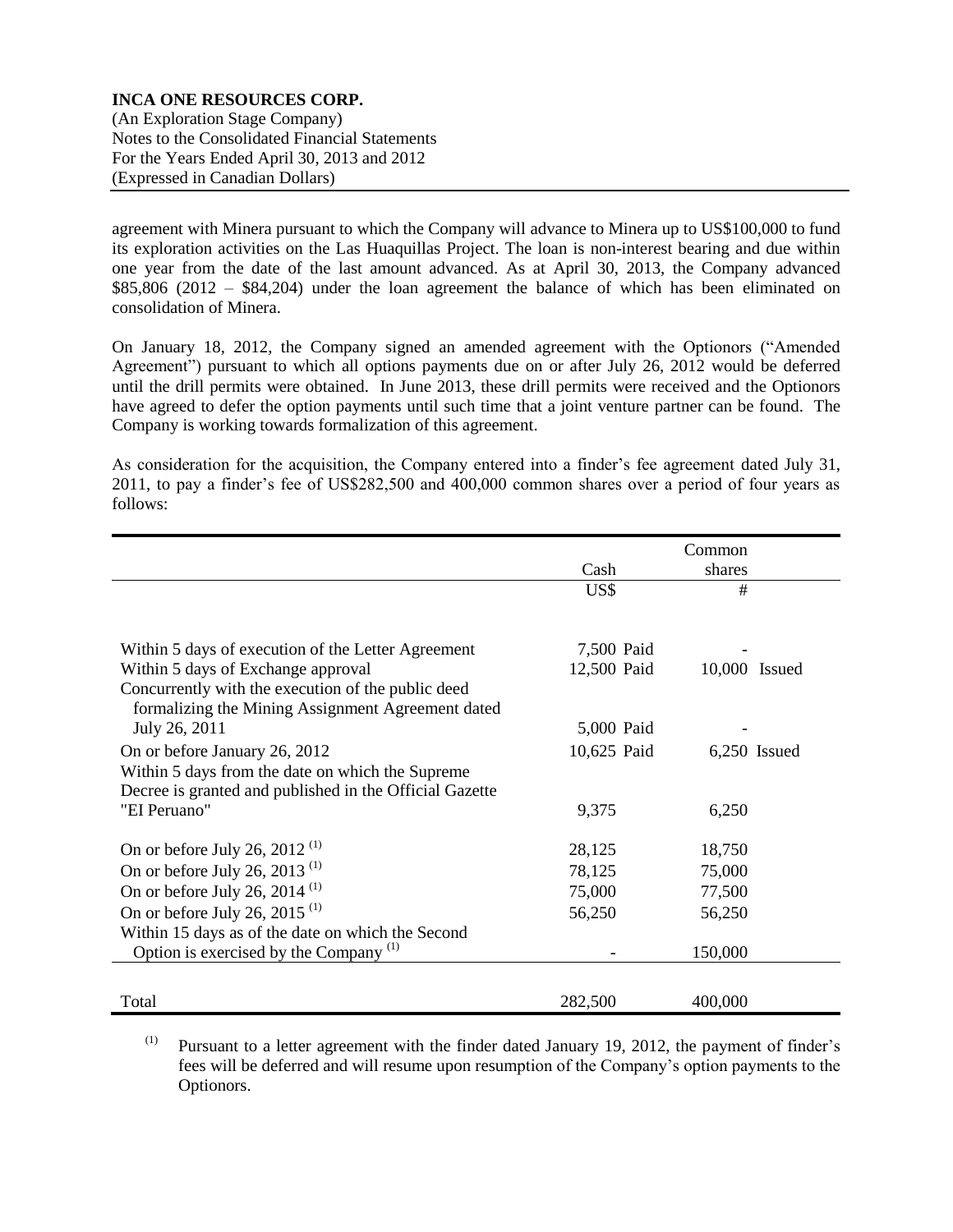(An Exploration Stage Company) Notes to the Consolidated Financial Statements For the Years Ended April 30, 2013 and 2012 (Expressed in Canadian Dollars)

# **NOTE 9 – SHARE CAPITAL AND RESERVES**

### **(a) Authorized**

Unlimited number of voting common shares without par value.

# **(b) Issued Share Capital**

At April 30, 2013, there were 43,489,174 issued and fully paid common shares (April 30, 2012 – 22,772,374).

### **(c) Share Issuances**

On June 30, 2011, the Company completed a private placement of 5,000,000 units at \$0.40 per unit for gross proceeds of \$2,000,000. Each unit consisted of one common share and one-half of one share purchase warrant. Each whole share purchase warrant entitled the holder to acquire one additional common share of the Company at \$0.75 per share expiring June 30, 2013. The Company allocated \$2,000,000 of the total proceeds to the common shares and a nominal amount to the attached warrants. In connection with this private placement, finder's fees were paid consisting of cash of \$136,790 and 87,750 common shares with an ascribed value of \$35,100. Other share issuance costs with respect to the private placement included regulatory expenses of \$11,691.

During the year ended April 30, 2012, 751,667 common shares were issued for proceeds of \$93,958 on the exercise of 751,667 warrants at \$0.125 per share. A reclassification of \$25,000 from warrant reserve to share capital was also recorded on expiry of 125,000 warrants.

During the year ended April 30, 2012, 120,000 stock options at \$0.125 per share were exercised for total proceeds of \$15,000. A reclassification of \$11,360 from stock option reserve to share capital was recorded on the exercise of these options.

On September 28, 2012 and October 12, 2012, the Company completed a private placement of 11,181,800 units at \$0.10 per unit for gross proceeds of \$1,118,180. Each unit consisted of one common share and one-half of one share purchase warrant. Each whole warrant entitles the holder to acquire one additional common share of the Company at \$0.20 per share for a period of one year. The warrants are subject to an acceleration provision whereby the warrant holders will be required to exercise their warrants within a period of 30 days if the Company's common shares close at or above \$0.30 per share for 10 consecutive trading days, otherwise the warrants will, if not exercised, expire at the end of such 30 day period. The Company allocated \$1,118,180 of the total proceeds to the common shares and a nominal amount to the attached warrants.

In connection with this private placement finder's fees were paid consisting of cash of \$55,194 and 550,443 share purchase warrants with each warrant having terms identical to warrants issued as part of the unit financing. Share-based compensation of \$18,004 arising from the issue of these compensation warrants was charged to share issue costs and credited to warrant reserve. Other share issuance costs with respect to the private placement included legal fees of \$14,419, and regulatory expenses of \$5,591.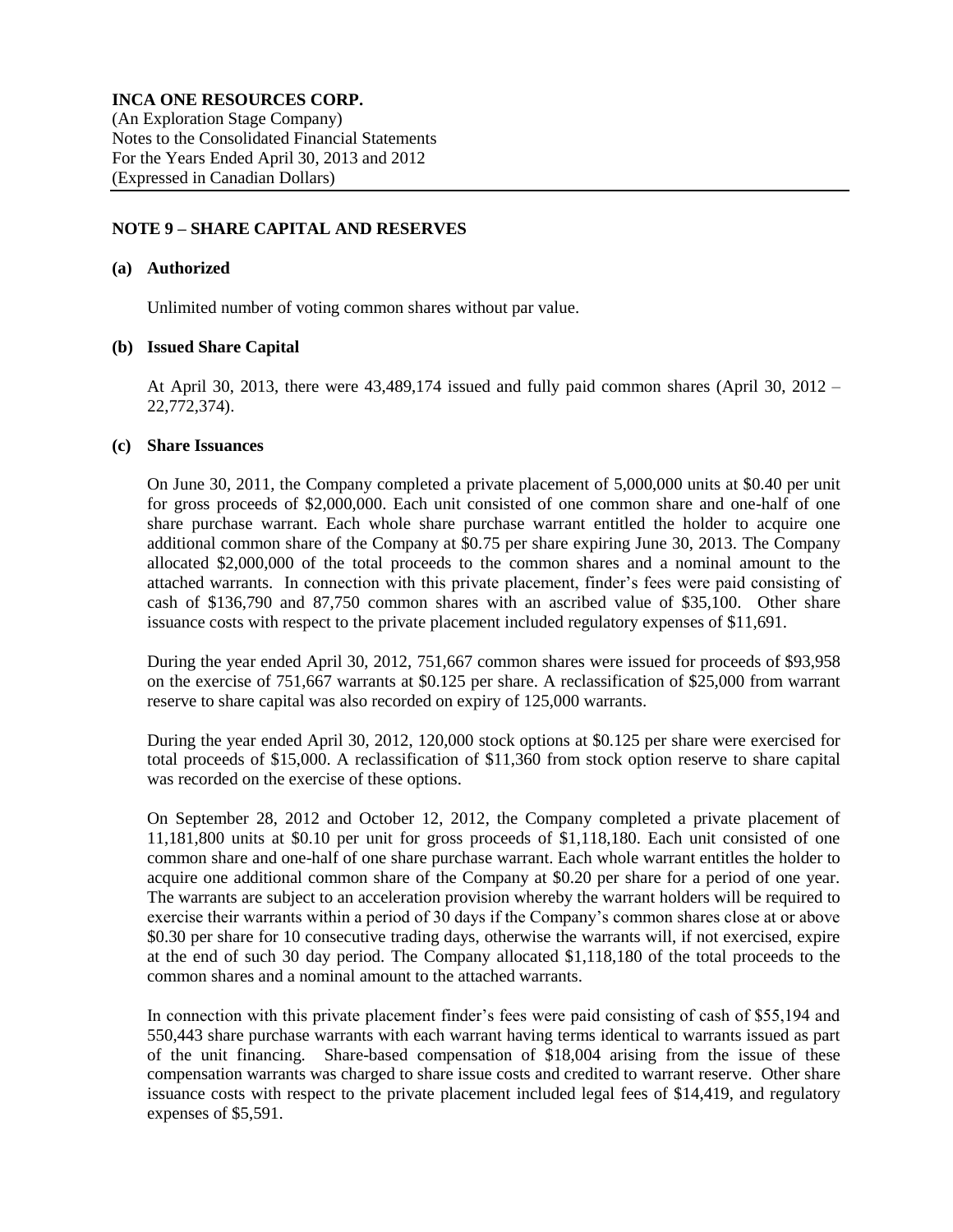(An Exploration Stage Company) Notes to the Consolidated Financial Statements For the Years Ended April 30, 2013 and 2012 (Expressed in Canadian Dollars)

> For purposes of the calculations of compensation charge associated with agent's warrants granted, the following assumptions were used for the Black-Scholes model.

| Risk-free interest rate | 0.78%  |
|-------------------------|--------|
| Expected dividends      | Snil   |
| Expected volatility     | 109%   |
| Expected life           | 1 year |

On April 5, 2013, the Company completed a private placement of 9,535,000 units at \$0.10 per unit for gross proceeds of \$953,500. Each unit consisted of one common share and one share purchase warrant. Each warrant entitles the holder to acquire one additional common share of the Company at \$0.20 per share for a period of three years. The warrants are subject to an acceleration provision whereby the warrant holders will be required to exercise their warrants within a period of 30 days if the Company's common shares close at or above \$0.30 per share for 5 consecutive trading days, otherwise the warrants will, if not exercised, expire at the end of such 30 day period. The Company allocated \$953,500 of the total proceeds to the common shares and a nominal amount to the attached warrants.

In connection with this private placement finder's fees were paid consisting of cash of \$58,080 and 590,800 share purchase warrants with each warrant having terms identical to warrants issued as part of the unit financing. Share-based compensation of \$26,504 arising from the issue of these compensation warrants was charged to share issue costs and credited to warrant reserve. Other share issuance costs with respect to the private placement included legal fees of \$15,144, and regulatory expenses of \$5,517.

For purposes of the calculations of compensation charge associated with agent's warrants granted, the following assumptions were used for the Black-Scholes model.

| Risk-free interest rate | 1.13%       |
|-------------------------|-------------|
| Expected dividends      | <i>Snil</i> |
| Expected volatility     | 106%        |
| Expected life           | 3 years     |

### **(d) Escrow Securities**

As of April 30, 2013, the Company had 334,934 (2012 – 1,004,800) common shares and 39,000 (2012 – 117,000) stock options held in escrow which will be released on September 23, 2013.

### **(e) Stock Options**

The Company adopted an incentive stock option plan, which provides that the Board of Directors of the Company may from time to time, in its discretion, and in accordance with the Exchange requirements, grant to directors, officers, employees and consultants to the Company, nontransferable options to purchase common shares, provided that the number of common shares reserved for issuance will not exceed 10% of the issued and outstanding common shares of the Company. Stock options will be exercisable for a period of up to 10 years from the date of grant.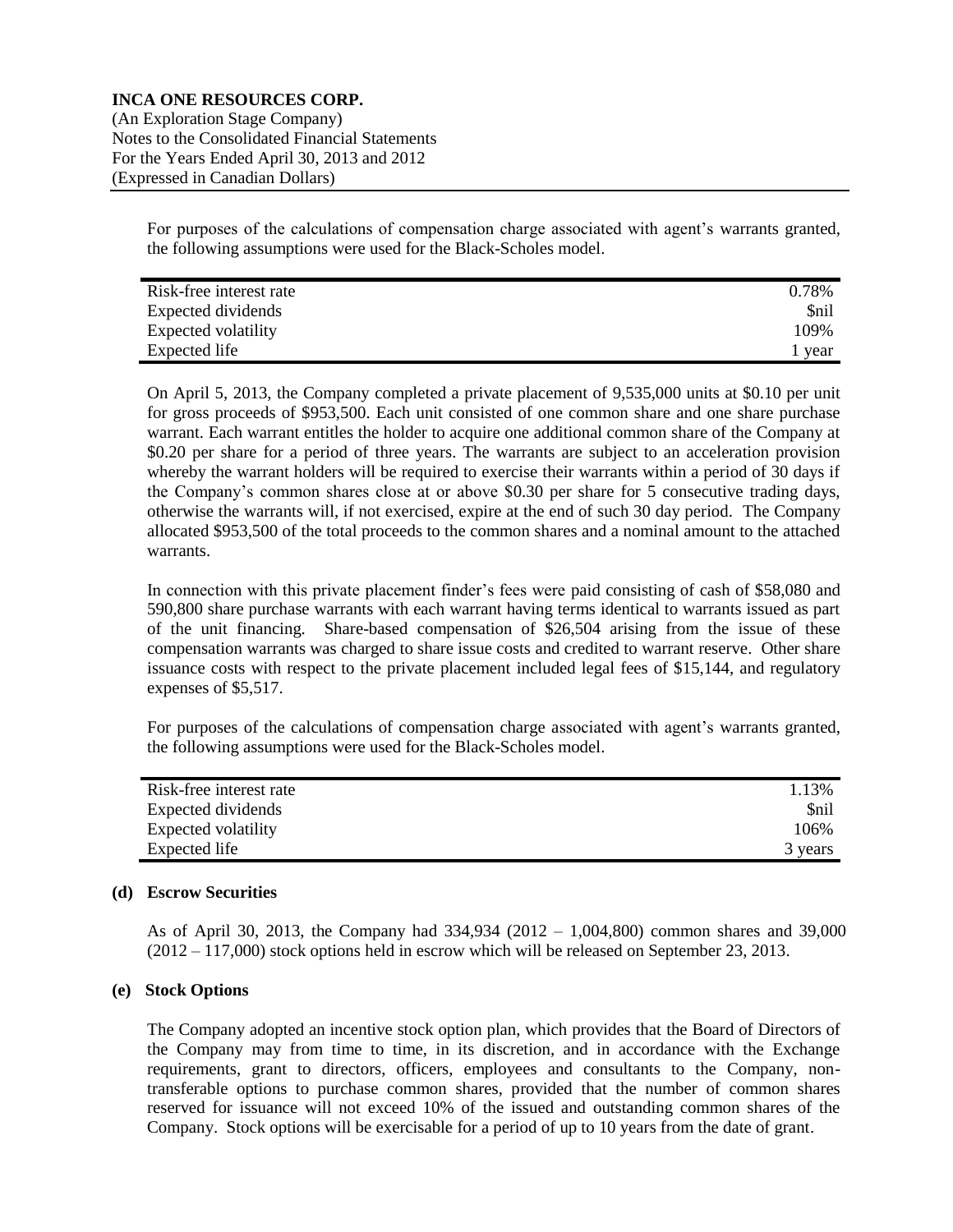(An Exploration Stage Company) Notes to the Consolidated Financial Statements For the Years Ended April 30, 2013 and 2012 (Expressed in Canadian Dollars)

> In connection with the foregoing, the number of common shares reserved for issuance to any individual director or officer will not exceed five percent (5%) of the issued and outstanding common shares and the number of common shares reserved for issuance to all consultants will not exceed two percent (2%) of the issued and outstanding common shares. Options may be exercised no later than 30 days following cessation of the optionee's position with the Company, provided that if the cessation of office, directorship, or consulting arrangement was by reason of death, the option may be exercised within a maximum period of twelve months after such death, subject to the expiry date of such option.

The status of the options outstanding is as follows:

|                         | Options   | Weighted<br>Average<br><b>Exercise Price</b> |
|-------------------------|-----------|----------------------------------------------|
|                         | #         | \$                                           |
| Balance, April 30, 2011 | 1,035,000 | 0.140                                        |
| Granted                 | 1,346,000 | 0.429                                        |
| Exercised               | (120,000) | 0.125                                        |
| Balance, April 30, 2012 | 2,261,000 | 0.313                                        |
| Granted                 | 1,085,000 | 0.150                                        |
| Forfeited               | (140,000) | 0.380                                        |
| Balance, April 30, 2013 | 3,206,000 | 0.255                                        |

The following table summarizes the options outstanding as at April 30, 2013:

|                          | Exercise |                    | Vesting    |
|--------------------------|----------|--------------------|------------|
| Options                  | Price    | <b>Expiry Date</b> | Provisions |
| #                        | \$       |                    | #          |
| $311,000$ <sup>(1)</sup> | 0.135    | February 18, 2015  | Vested     |
| 480,000 $^{(1)}$         | 0.125    | April 7, 2015      | Vested     |
| 150,000                  | 0.250    | February 9, 2017   | Vested     |
| 250,000                  | 0.150    | October 5, 2017    | 75% Vested |
| 775,000                  | 0.150    | October 30, 2017   | Vested     |
| 20,000                   | 0.150    | December 12, 2017  | Vested     |
| 124,000                  | 0.220    | September 23, 2020 | Vested     |
| 316,000                  | 0.500    | May 13, 2021       | Vested     |
| 780,000                  | 0.430    | July 11, 2021      | Vested     |
| 3,206,000                | 0.255    |                    |            |

 $(1)$  Of these options, 18,000 and 21,000 are held in escrow respectively until September 23, 2013.

During the year ended April 30, 2013, the Company recognized share-based payments of \$157,356  $(2012 - $424,871)$  for stock options granted and vested during the period, of which \$21,321 (2012 – \$40,834) was included under wages and contract labour in exploration and evaluation assets.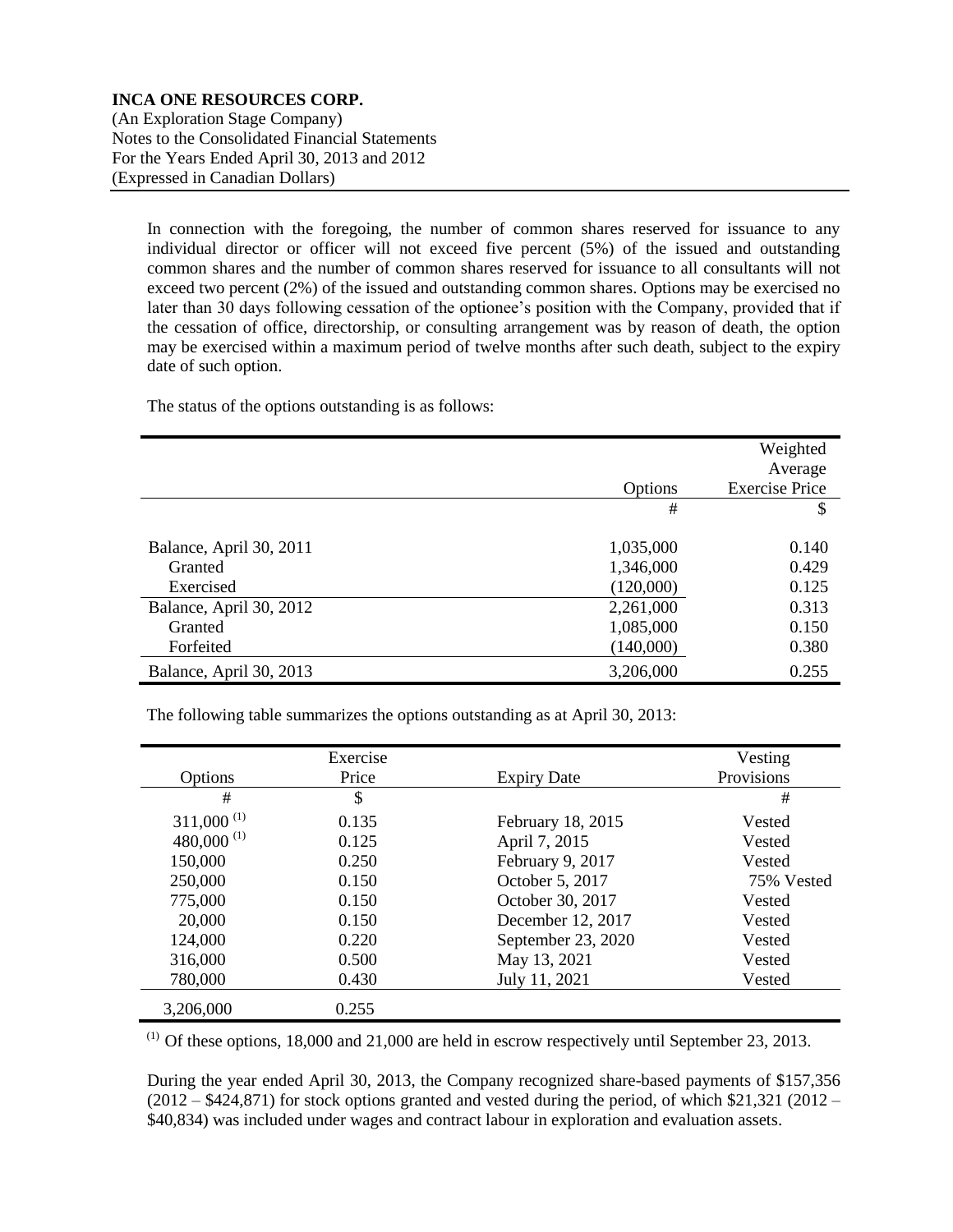(An Exploration Stage Company) Notes to the Consolidated Financial Statements For the Years Ended April 30, 2013 and 2012 (Expressed in Canadian Dollars)

> The fair value of stock options granted was estimated using the Black-Scholes options pricing model with the following weighted average assumptions:

|                         | 2013        | 2012       |
|-------------------------|-------------|------------|
| Risk-free interest rate | 1.63%       | 1.92%      |
| Expected dividends      | <b>Snil</b> | $0\%$      |
| Expected volatility     | 182.30%     | 192.51%    |
| Expected life           | 4.92 years  | 5.37 years |

The weighted average fair value of stock options granted during the year ended April 30, 2013 was \$0.11 (2012 – \$0.37) per option.

# **(f) Warrants**

The status of the share purchase warrants outstanding is as follows:

|                         |             | <b>Weighted Average</b> |
|-------------------------|-------------|-------------------------|
|                         | Warrants    | <b>Exercise Price</b>   |
|                         | #           | \$                      |
|                         |             |                         |
| Balance, April 30, 2011 | 2,137,019   | 0.965                   |
| <b>Issued</b>           | 2,500,000   | 0.750                   |
| Expired                 | (125,000)   | 2.000                   |
| Exercised               | (751, 667)  | 0.125                   |
|                         |             |                         |
| Balance, April 30, 2012 | 3,760,352   | 0.956                   |
| <b>Issued</b>           | 16,267,143  | 0.200                   |
| Expired                 | (1,260,352) | 1.360                   |
|                         |             |                         |
| Balance, April 30, 2013 | 18,767,143  | 0.273                   |

The following table summarizes the share purchase warrants outstanding at April 30, 2013:

|                            | Exercise |                    |
|----------------------------|----------|--------------------|
| Warrants                   | Price    | <b>Expiry Date</b> |
| #                          | \$       |                    |
| $2,500,000$ <sup>(1)</sup> | 0.750    | June 30, 2013      |
| 1,442,843                  | 0.200    | September 28, 2013 |
| 4,698,500                  | 0.200    | October 12, 2013   |
| 10,125,800                 | 0.200    | April 5, 2016      |
| 18,767,143                 |          |                    |

 $(1)$  Subsequent to April 30, 2013, these warrants expired.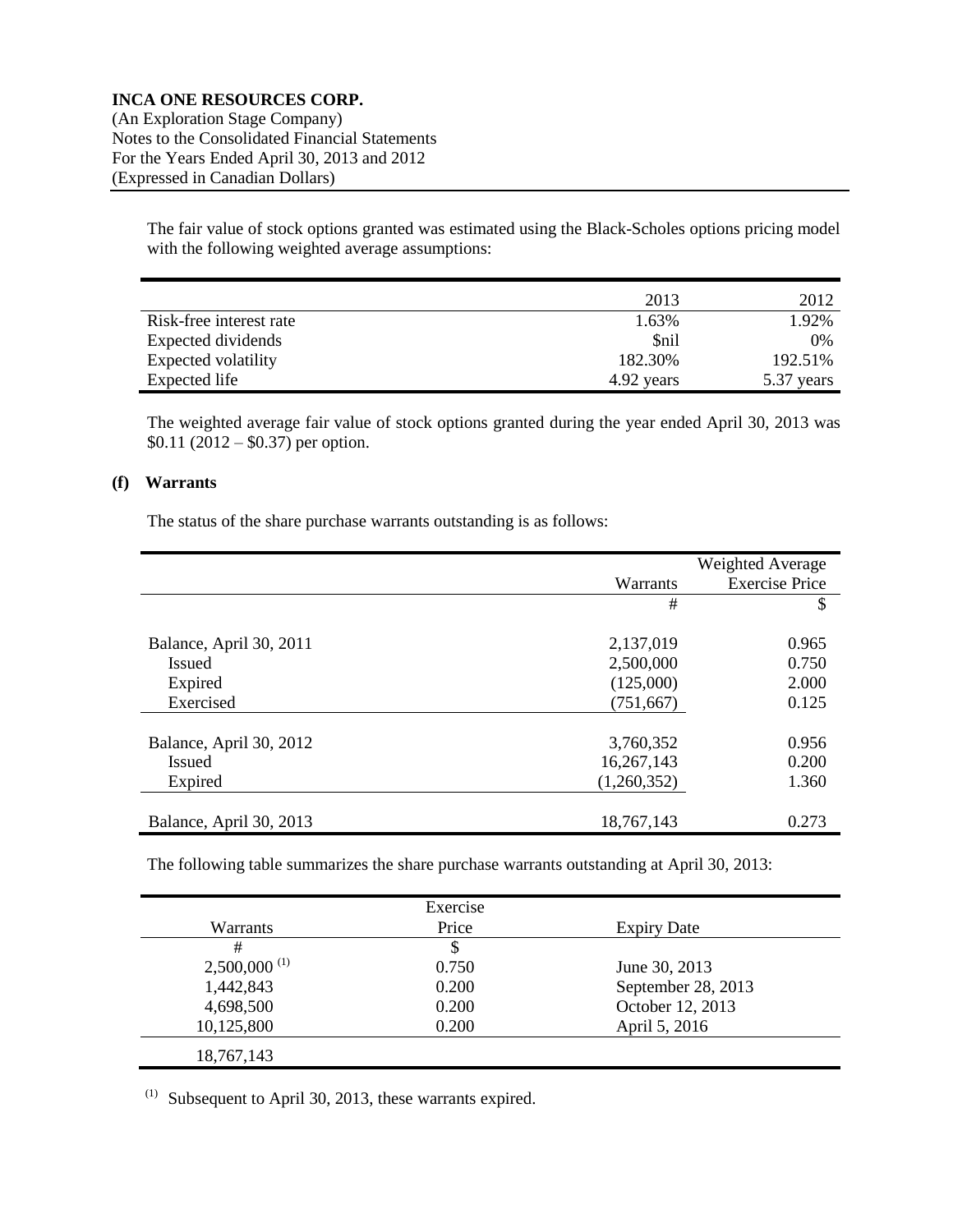(An Exploration Stage Company) Notes to the Consolidated Financial Statements For the Years Ended April 30, 2013 and 2012 (Expressed in Canadian Dollars)

### **NOTE 10 – RELATED PARTY TRANSACTIONS**

### **(a) Related Party Transactions**

The Company incurred charges to directors and officers, former directors and officers, or to companies associated with these individuals as follows:

|                                                | 2013    | 2012    |
|------------------------------------------------|---------|---------|
|                                                | S       |         |
| Accounting fees                                | 29,618  |         |
| Consulting and management fees                 | 96,000  | 120,000 |
| Interest                                       |         | 493     |
| Legal fees and share issuance costs            | 63,594  | 21,432  |
| Office, rent and administration <sup>(1)</sup> | 65,950  | 92,800  |
|                                                | 255,162 | 234,725 |

(1) Of these fees, \$15,000 was allocated to the former CFO of the Company for the year ended April  $30, 2013$  ( $2012 - $30,000$ ).

### **(b) Compensation of Key Management Personnel**

The Company's key management personnel has authority and responsibility for planning, directing and controlling the activities of the Company and includes the Directors, President and Chief Financial Officer. Compensation in respect of services provided by key management consists of management fees paid to the President and accounting and administration fees paid to companies in which the CFO is, or former CFO was, an associate.

|                                                    | 2013    | 2012    |
|----------------------------------------------------|---------|---------|
|                                                    |         |         |
| Management, accounting and CFO administration fees | 140,618 | 150,000 |
| Share-based payments                               | 117,805 | 192,010 |
|                                                    | 258,423 | 342,010 |

There was no other compensation paid or payable to key management for employee services.

### **(c) Related Party Balances**

All related party balances payable are non-interest bearing and payable on demand and are comprised of  $$10,080$  (April 30, 2012 –  $$13,264$ ) payable to the President for travel expenses, \$8,836 (April 30, 2012 – \$nil) payable to the President for management fees, and \$7,371 (April 30, 2012 – \$nil) payable to a Company controlled by a director and in which the CFO is an associate.

Included in prepaid expenses at April 30, 2013 are rent deposits of \$nil (April 30, 2012 – \$1,200) paid to companies having a former officer in common.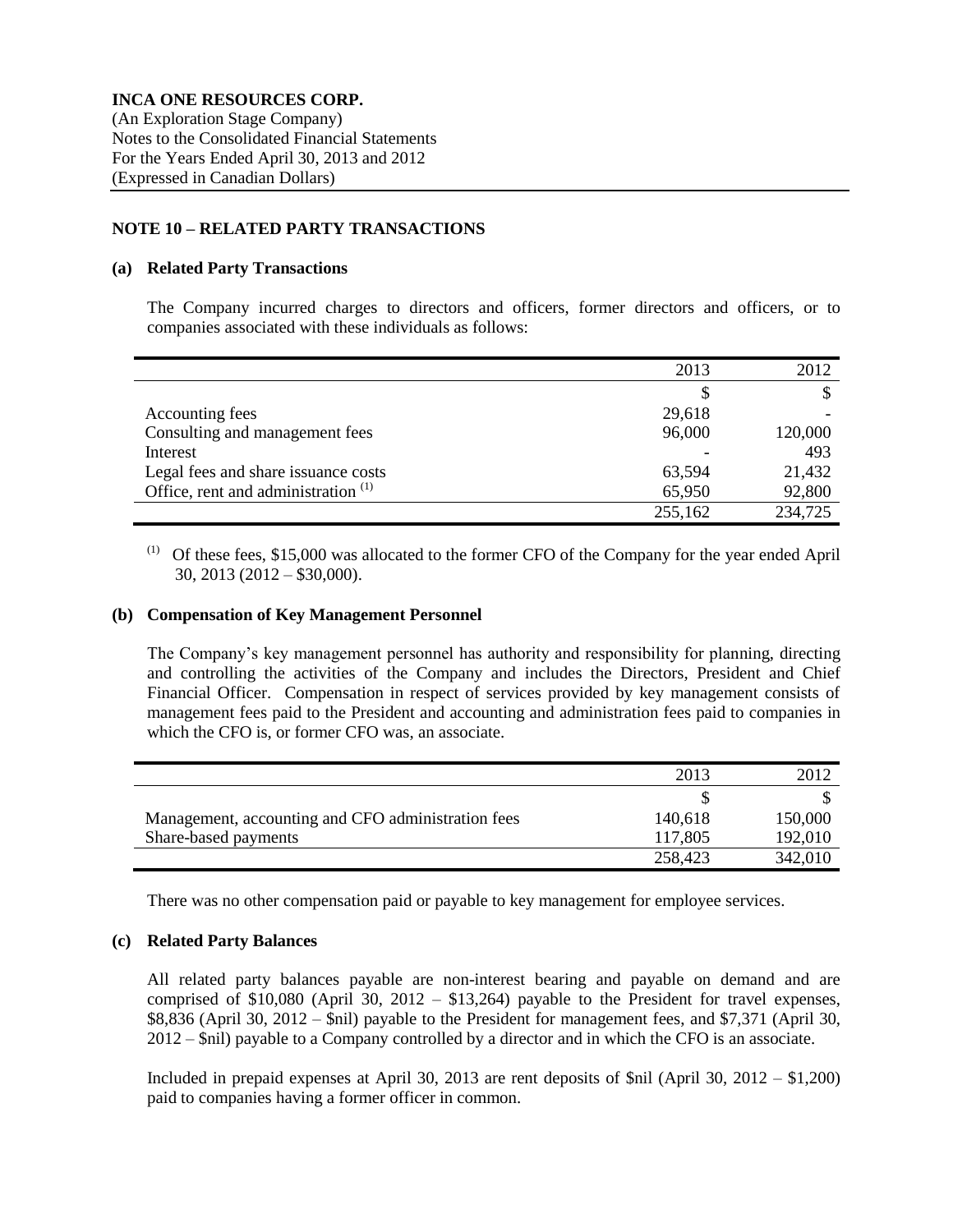(An Exploration Stage Company) Notes to the Consolidated Financial Statements For the Years Ended April 30, 2013 and 2012 (Expressed in Canadian Dollars)

# **NOTE 11 – SEGMENTED INFORMATION**

The Company operates in one reportable operating segment, being the exploration and evaluation of mineral properties for development. Segmented information is provided on the basis of geographic segments consistent with its operations as follows:

| Canada  | Peru      | Total     |
|---------|-----------|-----------|
|         |           |           |
| 750,068 | 26,175    | 776,243   |
| 3,981   | 27,678    | 31,659    |
| ٠       | 195,390   | 195,390   |
|         | 2,392,978 | 2,392,978 |
| 754,049 | 2,642,221 | 3,396,270 |
|         |           |           |
|         |           |           |

| <b>April 30, 2012</b>             | Canada                   | Peru      | Total     |
|-----------------------------------|--------------------------|-----------|-----------|
|                                   |                          |           |           |
| Current assets                    | 579,059                  | 134,466   | 713,525   |
| Equipment                         | 2,836                    | 16,762    | 19,598    |
| Exploration and evaluation assets | $\overline{\phantom{a}}$ | 1,395,072 | 1,395,072 |
| Total assets                      | 581,895                  | 1,546,300 | 2,128,195 |

# **NOTE 12 – FINANCIAL INSTRUMENTS AND RISK MANAGEMENT**

# **(a) Fair Value of Financial Instruments**

As at April 30, 2013, the Company's financial instruments consist of cash and cash equivalents, receivables, and accounts payable and accrued liabilities. The carrying values of these financial instruments are measured at their amortized cost which approximates their fair value because of their short term nature.

IFRS requires disclosures about the inputs to fair value measurements for financial assets and liabilities recorded at fair value, including their classification within a hierarchy that prioritizes the inputs to fair value measurement. The three levels of hierarchy are:

- Level 1 Unadjusted quoted prices in active markets for identical assets or liabilities;
- Level 2 Inputs other than quoted prices that are observable for the asset or liability, either directly or indirectly; and
- Level 3 Inputs for the asset or liability that are not based on observable market data.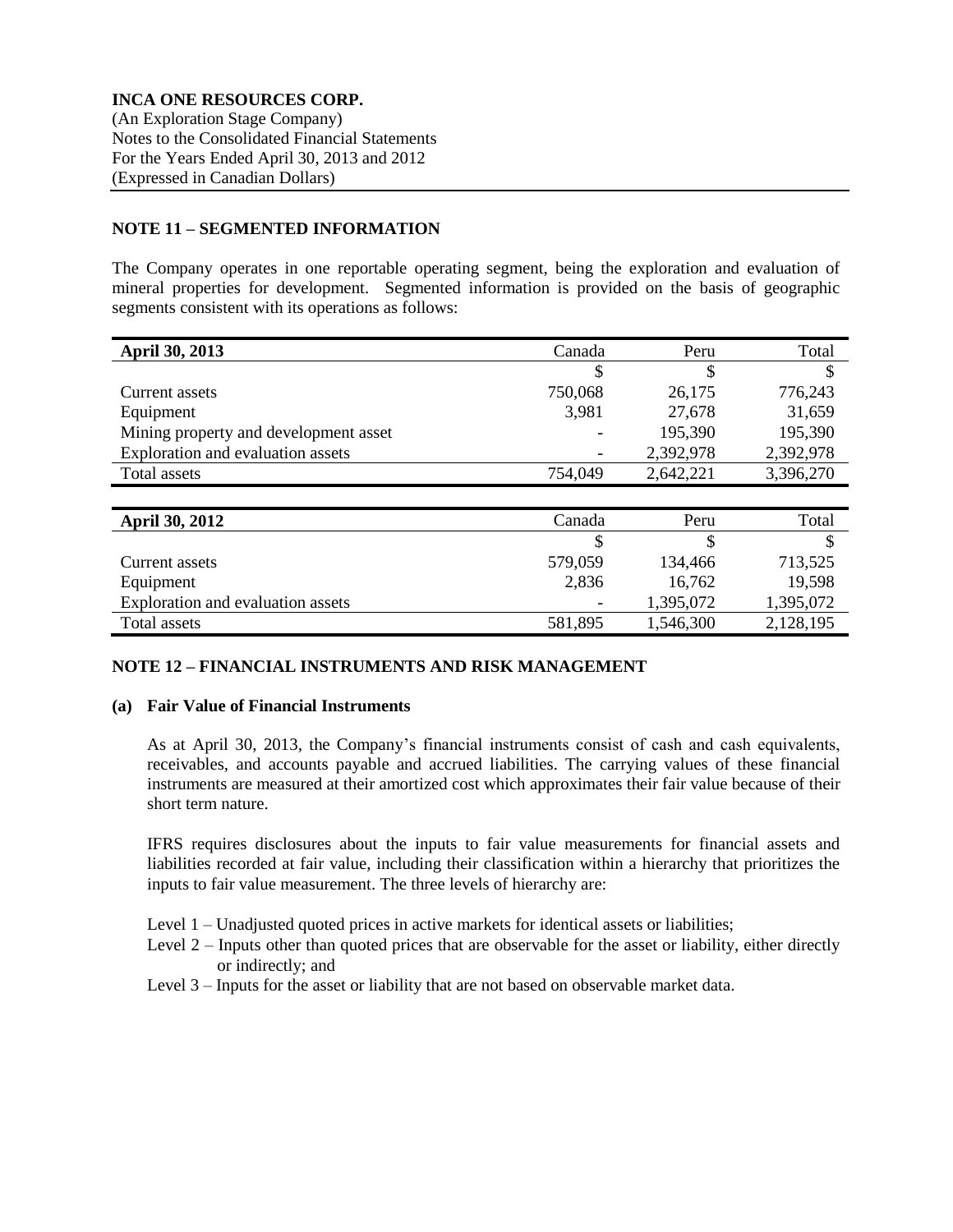(An Exploration Stage Company) Notes to the Consolidated Financial Statements For the Years Ended April 30, 2013 and 2012 (Expressed in Canadian Dollars)

### **(b) Financial Instruments Risk**

The Company's financial instruments are exposed in varying degrees to a variety of financial risks. The Board approves and monitors the risk management processes:

# *(i) Credit risk*

Credit risk exposure primarily arises with respect to the Company's cash and cash equivalents and other receivables. The risk exposure is limited because the Company places its instruments in banks of high credit worthiness within Canada and continuously monitors the collection of other receivables.

### *(ii)Liquidity risk*

Liquidity risk is the risk that the Company cannot meet its financial obligations as they become due. The Company's approach to managing liquidity is to ensure as far as possible that it will have sufficient liquidity to settle obligations and liabilities when they become due. As at April 30, 2013, the Company had cash and cash equivalents of \$684,724 to settle current liabilities of \$179,183 which mainly consist of accounts payable that are considered short term and settled within 30 days.

# *(iii)Market risk*

a. Interest rate risk

Interest rate risk is the risk that the fair value or future cash flows of a financial instrument will fluctuate because of changes in market interest rates.

The Company invests cash in guaranteed investment certificates at fixed or floating interest rates in order to maintain liquidity while achieving a satisfactory return for shareholders. A change of 100 basis points in the interest rates would not be material to the financial statements.

b. Foreign currency risk

Foreign exchange risk is the risk that the fair value of future cash flows of a financial instrument will fluctuate because of the changes in the foreign exchange rates. The Company is exposed to the financial risk related to the fluctuation of foreign exchange rates associated with the fluctuations in its US dollar and the Peruvian New Sol ("Sol") bank accounts as well as the translation of foreign held assets and liabilities at current exchange rates.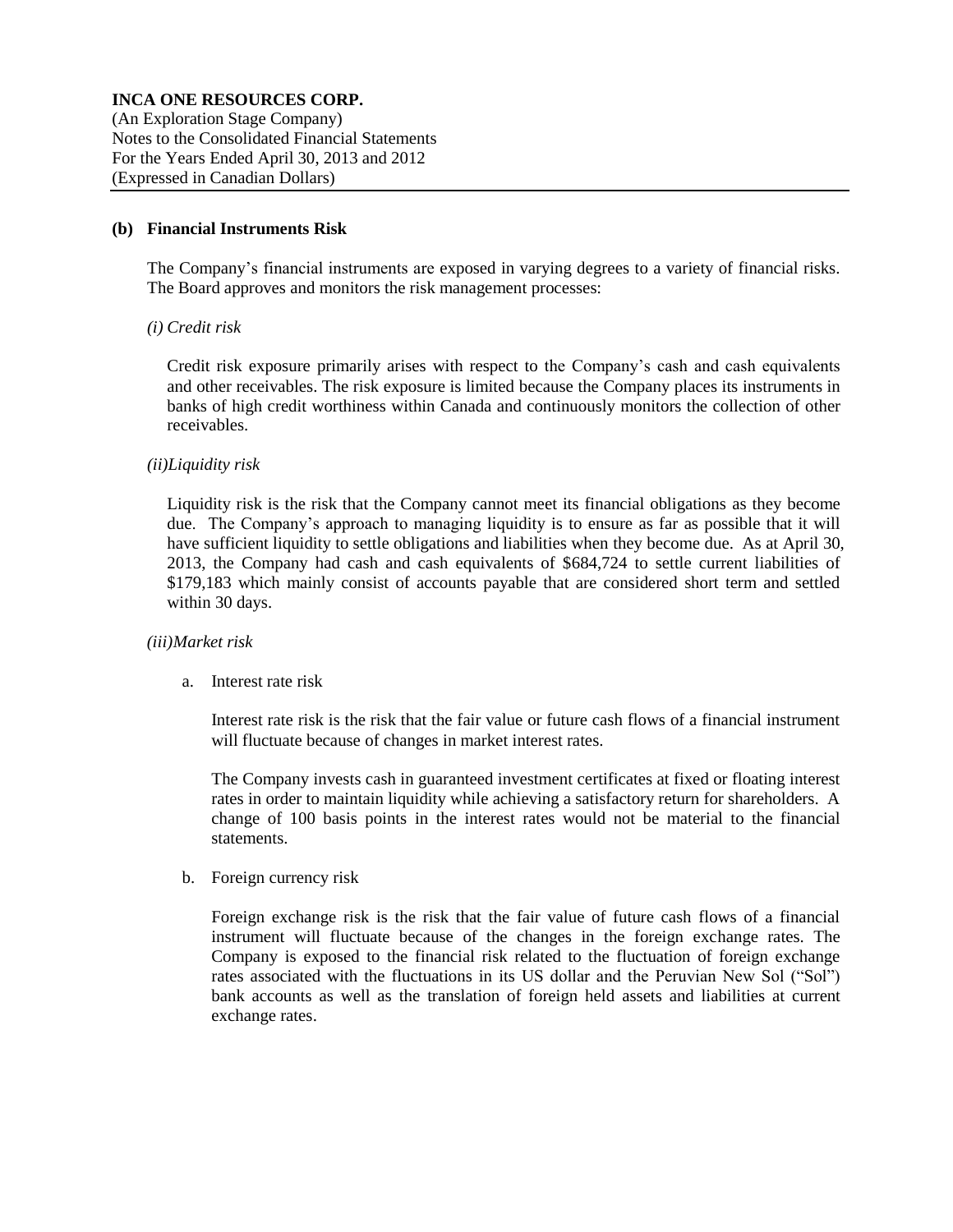(An Exploration Stage Company) Notes to the Consolidated Financial Statements For the Years Ended April 30, 2013 and 2012 (Expressed in Canadian Dollars)

> The Company's net exposure to the US dollar and Sol on financial instruments is as follows:

|                                          | April 30, 2013 | April 30, 2012 |
|------------------------------------------|----------------|----------------|
|                                          | S              | \$             |
| US dollar:                               |                |                |
| Cash and cash equivalents                | 7,747          | 108,492        |
|                                          |                |                |
| Sol:                                     |                |                |
| Cash and cash equivalents                | 8.129          | 18,701         |
| Receivables                              | 7,461          | 2,697          |
| Accounts payable and accrued liabilities | (65, 355)      | (53,231)       |
| Net liabilities                          | (49,765)       | (31, 833)      |

The Company has determined that an effect of a 10% increase or decrease in the US dollar and Sol against the Canadian dollar on its financial instruments as at April 30, 2013, would not result in a significant change to the net loss and comprehensive loss for the year ended April 30, 2013. At April 30, 2013, the Company had no hedging agreements in place with respect to foreign exchange rates.

c. Commodity price risk

Commodity price risk is the risk of financial loss resulting from movements in the price of the Company's commodity inputs and outputs. The Company's price risk relates primarily to future gold price expectations. As at April 30, 2013 the Company was not producing mineral output but continuously monitors precious metal prices as they are included in projections prepared to determine its future strategy.

# **NOTE 13 – CAPITAL MANAGEMENT**

The Company's objective when managing capital is to safeguard the Company's ability to continue as a going concern such that it can provide returns for shareholders and benefits for other stakeholders. The Company considers the items included in shareholders' equity as capital. The management of the capital structure is based on the funds available to the Company in order to support the acquisition, exploration and development of mineral properties and to maintain the Company in good standing with the various regulatory authorities. In order to maintain or adjust its capital structure, the Company may issue new shares, sell assets to settle liabilities, issue debt instruments or return capital to its shareholders.

As at April 30, 2013 the Company held no debt and is not subject to externally imposed capital requirements.

The properties in which the Company currently has an interest in are in the exploration and development stages, as such, the Company does not currently recognize revenue from its properties. The Company's historical sources of capital have consisted of the sale of equity securities and interest income. In order for the Company to carry out planned exploration and development and pay for administrative costs, the Company will spend its working capital and intends to raise additional amounts externally as needed.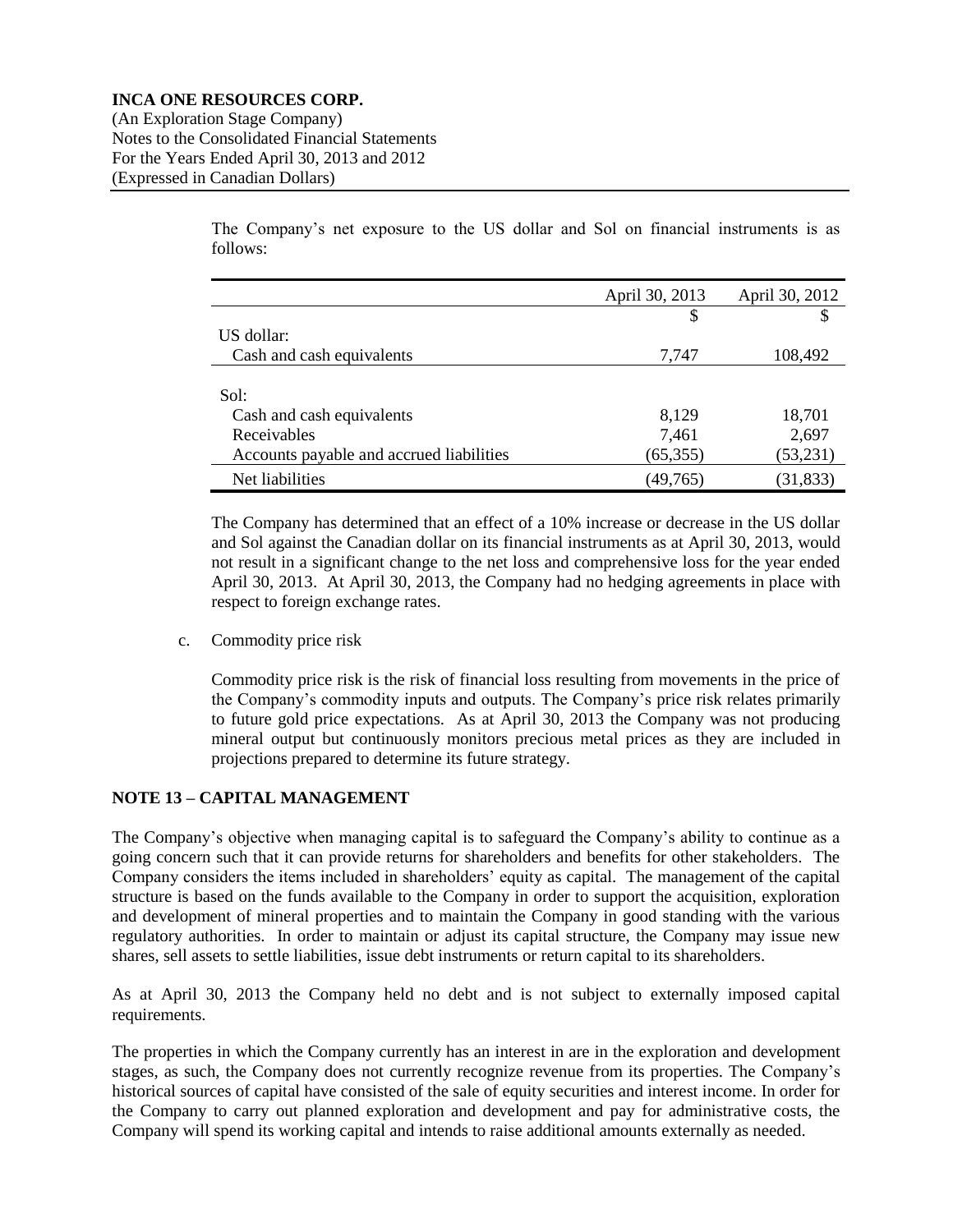(An Exploration Stage Company) Notes to the Consolidated Financial Statements For the Years Ended April 30, 2013 and 2012 (Expressed in Canadian Dollars)

There were no changes in the Company's management of capital during the year ended April 30, 2013.

# **NOTE 14 – INCOME TAXES**

The recovery of income taxes differs from the theoretical amounts which would be computed by applying local tax rates to the loss before tax as follows:

|                                                        | 2013      | 2012        |
|--------------------------------------------------------|-----------|-------------|
|                                                        | \$        | \$          |
| Net loss for the year                                  | (882,987) | (1,179,539) |
| Average statutory rate                                 | 25%       | 26%         |
|                                                        |           |             |
| Income tax recovery at applicable rate                 | (221,000) | (307,000)   |
| Impact of different foreign statutory tax rates        | (2,000)   |             |
| Non-deductible amounts                                 | 37,000    | 106,000     |
| Share issuance costs                                   | (39,000)  | (48,000)    |
| Effect of change in tax rate                           | (6,000)   | 8,000       |
| Change in non-recognized deferred tax assets and other | 231,000   | 241,000     |
| Income tax provision                                   |           |             |

Deferred income taxes arise from temporary differences in the recognition of income and expenses for financial reporting and tax purposes. The income tax benefit of the following deductible temporary differences has not been recorded in these financial statements because of the uncertainly of their recovery:

|                                    | 2013      | 2012      |
|------------------------------------|-----------|-----------|
|                                    |           |           |
| Non-capital losses carried forward | 5,425,000 | 4,619,000 |
| Share issuance costs               | 255,000   | 187,000   |
| Mineral properties                 | 47,000    | 47,000    |
| Other                              | 46,000    | 47,000    |

The Company has non-capital losses available to reduce taxes in future years of approximately \$5,397,000 in Canada (2012 – \$4,617,000). In addition, the Company has tax losses for Peruvian purposes of \$28,000 (2012 – \$2,000) potentially available to offset against future years' taxable income in Peru. The remaining deductible temporary differences carry forward indefinitely.

Tax attributes are subject to review, and potential adjustment, by tax authorities.